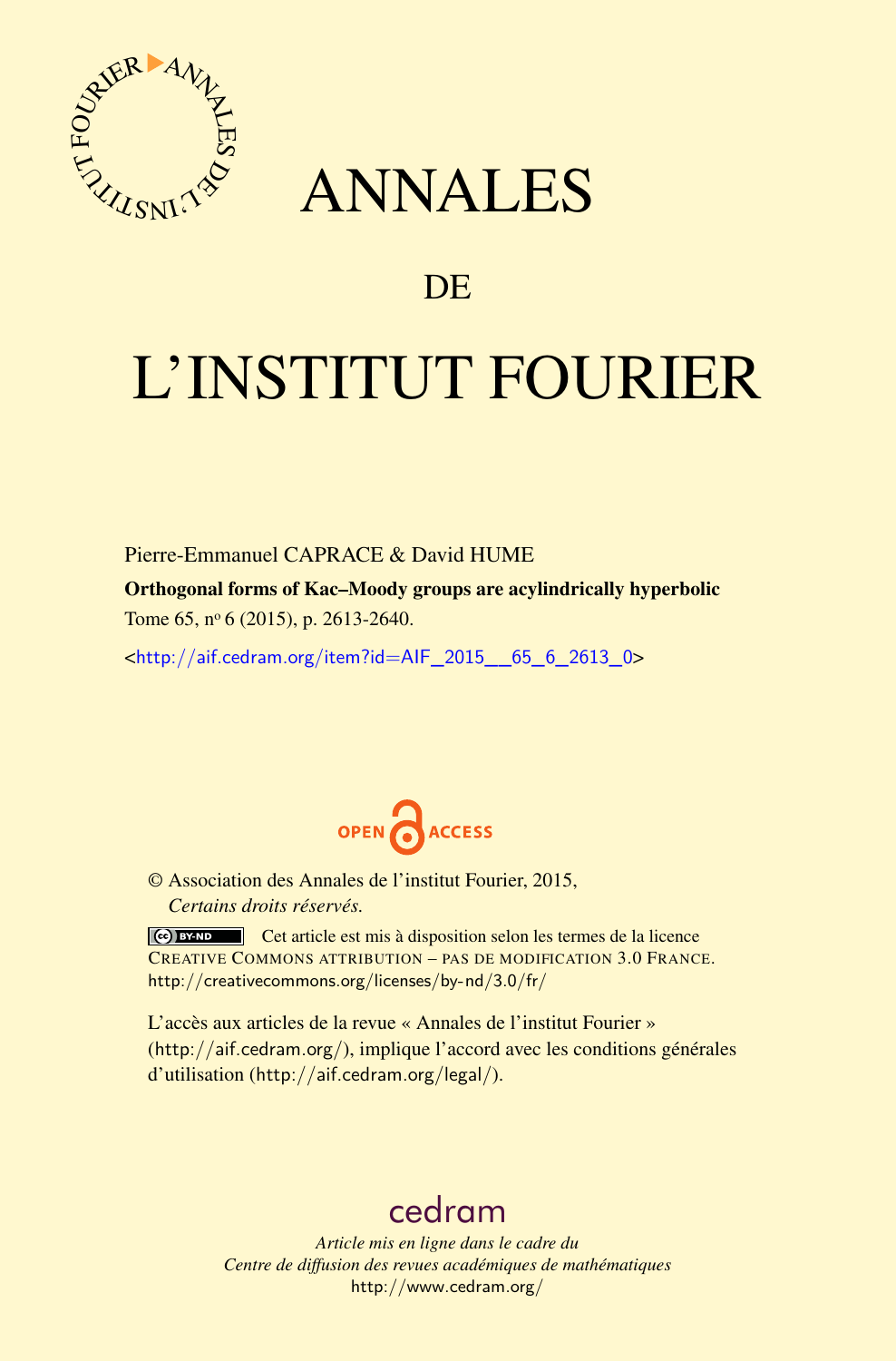#### ORTHOGONAL FORMS OF KAC–MOODY GROUPS ARE ACYLINDRICALLY HYPERBOLIC

#### **by Pierre-Emmanuel CAPRACE & David HUME (\*)**

ABSTRACT. — We give sufficient conditions for a group acting on a geodesic metric space to be acylindrically hyperbolic and mention various applications to groups acting on  $CAT(0)$  spaces. We prove that a group acting on an irreducible non-spherical non-affine building is acylindrically hyperbolic provided there is a chamber with finite stabiliser whose orbit contains an apartment. Finally, we show that the following classes of groups admit an action on a building with those properties: orthogonal forms of Kac–Moody groups over arbitrary fields, and irreducible graph products of arbitrary groups - recovering a result of Minasyan–Osin.

Résumé. — Nous fournissons des conditions suffisantes garantissant qu'un groupe donné opérant par isométries sur un espace métrique géodésique soit à hyperbolicité acylindrique. Diverses applications aux groupes d'isométries d'espaces CAT(0) sont mentionnées. Nous montrons en outre qu'un groupe d'automorphismes d'un immeuble irréductible non-sphérique et non-affine est à hyperbolicité acylindrique s'il existe une chambre à stabilisateur fini dont l'orbite contienne un appartement. Ce critère est finalement appliqué aux formes orthogonales des groupes de Kac–Moody sur des corps arbitraires. Il s'applique également aux produits graphés irréductibles de groupes arbitraires, ce qui fournit une nouvelle démonstration d'un résultat récent de Minasyan–Osin.

#### **1. Introduction**

An acylindrically hyperbolic group, defined by Osin [\[28\]](#page-27-0), is a group *G* which admits a non-elementary acylindrical action on a hyperbolic space.

This notion is a far-reaching generalisation of Gromov's relative hyperbolicity. The class of groups satisfying this includes many widely-studied

Keywords: hyperbolicity, acylindrical hyperbolicity, buildings, Kac–Moody groups. Math. classification: 20F67, 20E42.

<sup>(\*)</sup> The first author is an F.R.S.-FNRS research associate, supported in part by the ERC (grant  $\#278469$ ). The second author is supported by the ERC (grant  $\#278469$ ).

The authors would like to thank Ralf Köhl, Denis Osin and an anonymous referee for comments on earlier versions of this paper, and Timothée Marquis for useful remarks on straight elements.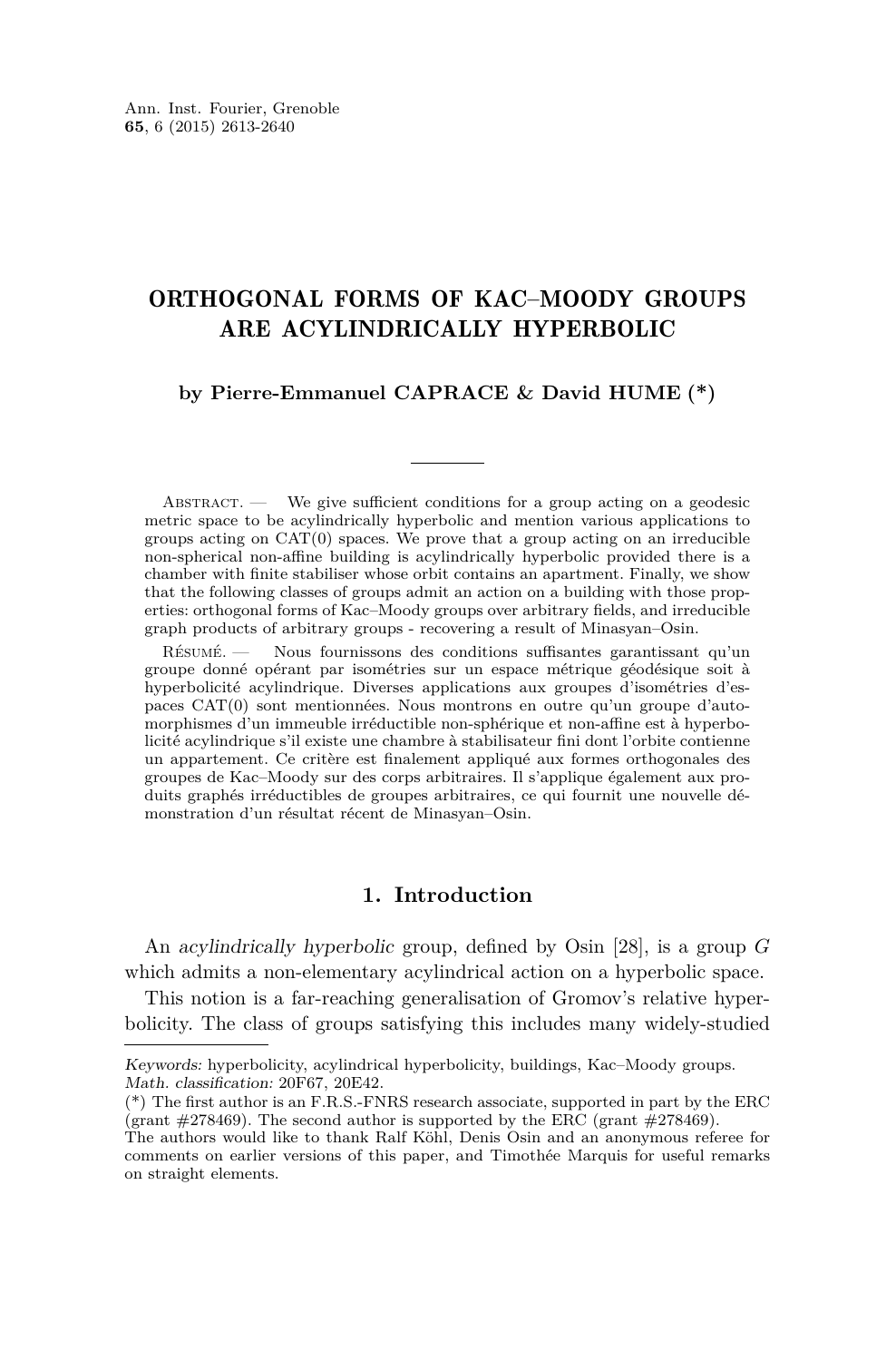families of finitely generated groups: mapping class groups, outer automorphism groups of free groups, groups acting properly and essentially on irreducible finite-dimensional CAT(0) cube complexes and small cancellation groups, see [\[28\]](#page-27-0) and references therein.

However, a remarkable feature of the definition of acylindrical hyperbolicity is that it also allows for examples which are not finitely generated. It follows from results of Cantat–Lamy [\[8\]](#page-27-0) that the Cremona group (i.e. the group of bi-rational transformations of the complex projective plane) is acylindrically hyperbolic, using an action of this group on an infinite dimensional hyperbolic space. This provides the first example of a (non-locally compact) connected Hausdorff topological group which is acylindrically hyperbolic.

One goal of this paper is to provide more examples of connected topological groups which are acylindrically hyperbolic. Our examples are orthogonal forms of Kac–Moody groups over arbitrary fields; by definition, Kac–Moody groups over fields are taken in the sense of Tits [\[32\]](#page-28-0), and their orthogonal forms are defined as the centraliser of the Chevalley involution (cf. Definition 2*.*[1\)](#page-8-0).

MAIN THEOREM.  $-$  Let *A* be a generalized Cartan matrix of irreducible, non-spherical, non-affine type, and  $\mathcal{G}_A(F)$  be a Kac–Moody group of type *A* over a field *F*.

Then the orthogonal form  $\mathcal{K}_A(F)$  is acylindrically hyperbolic.

If we set F to be the field of order 2, then  $\mathcal{K}_A(F)$  is isomorphic to the Weyl group  $W$ , and the property of acylindrical hyperbolicity is not new: indeed, all irreducible, infinite, non-affine Coxeter groups act properly cocompactly on a  $CAT(0)$  space with rank 1 elements (see [\[9,](#page-27-0) Cor. 4.7]), and this is a sufficient condition for acylindrical hyperbolicity (see [\[30\]](#page-28-0) or Proposition [3.2](#page-10-0) below). However, the main motivating situation is when the ground field *F* is the field of real numbers. In that case the orthogonal form  $\mathcal{K}_A(\mathbf{R})$  is a factor in the Iwasawa decomposition of  $\mathcal{G}_A(\mathbf{R})$  and is a connected Hausdorff topological group when endowed with the Kac–Peterson topology (see [\[20\]](#page-27-0) and references therein). We remark that, over **R**, the orthogonal forms have only recently been shown to be not simple. This is in stark contrast to the situation for real simple Lie groups, where the centraliser of a Chevalley involution is a compact group, and is simple in many cases [\[21,](#page-27-0) pp. 520– 534]. Non-trivial quotients were first constructed on the Lie algebra level by physicists for certain types [\[7,](#page-27-0) [15\]](#page-27-0); their arguments were later extended, and promoted to the group level, in [\[19,](#page-27-0) [17\]](#page-27-0). The quotient maps  $\Xi \colon \mathcal{K}_A(\mathbf{R}) \to$ *Q* contructed in this way are called maximal spin representations of the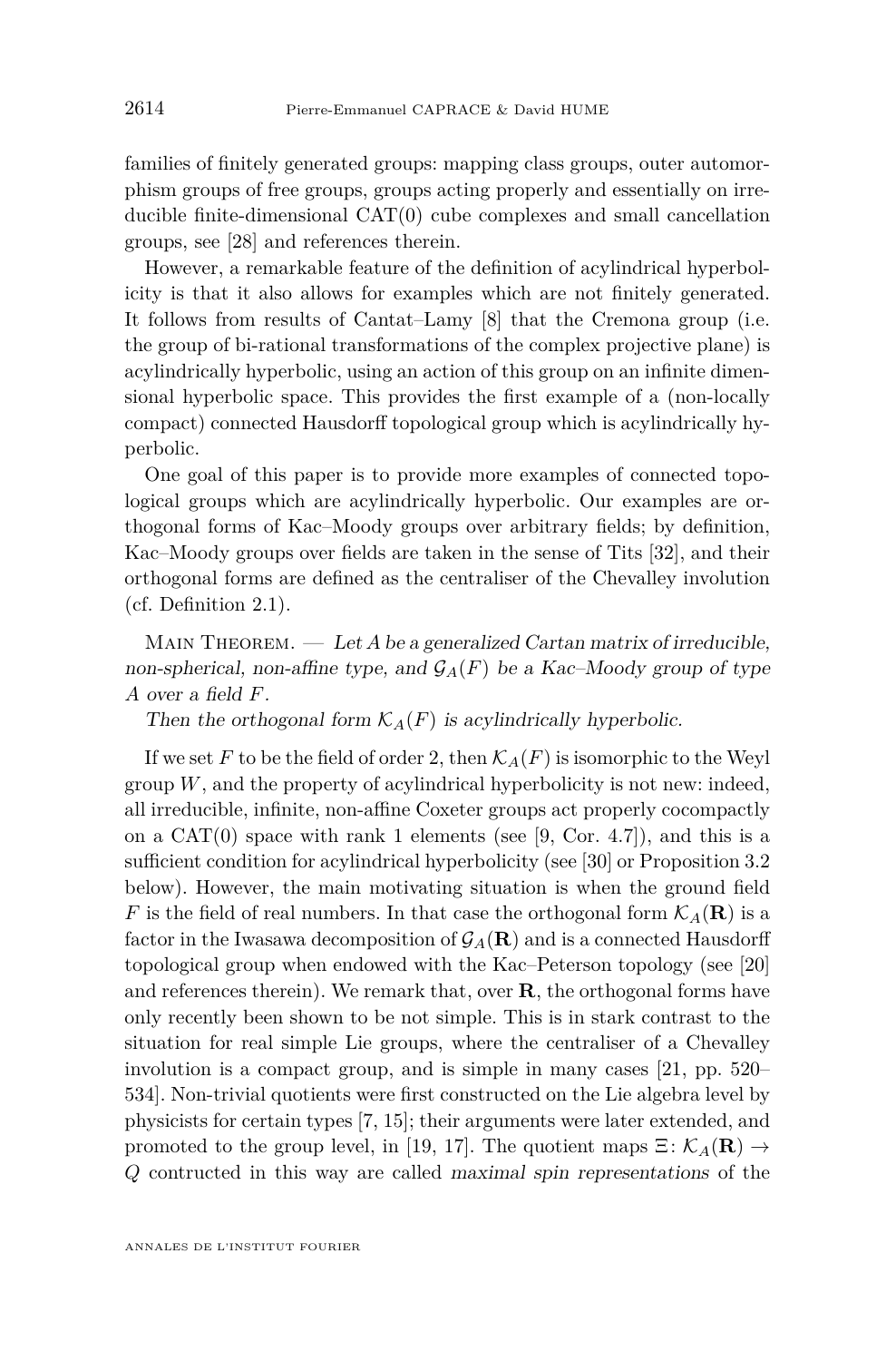<span id="page-3-0"></span>orthogonal form  $K_A(\mathbf{R})$ . The quotient group *Q* happens to be a (finitedimensional) compact Lie group. Our result on acylindrical hyperbolicity provides many more quotients of those orthogonal forms  $\mathcal{K}_A(\mathbf{R})$ , of a very different flavour: indeed, it is proved in [\[14,](#page-27-0) Th. 8.5] that all acylindrically hyperbolic groups have non-trivial proper free normal subgroups, and are even SQ-universal, which means that every countable group embeds in one of their quotients.

Moreover, the criteria for acylindrical hyperbolicity that will be established below applies not only to the orthogonal form  $\mathcal{K}_A(\mathbf{R})$ , but also to many of its subgroups. In particular it will follow that the kernel  $\text{Ker}(\Xi)$ of the maximal spin representation is acylindrically hyperbolic (hence SQuniversal), see Corollary [1.5.](#page-6-0)

The Main Theorem will follow from a general criterion of acylindrical hyperbolicity for groups acting on buildings, described below, which also yields the following result on graph products (see Section [6.2](#page-26-0) for the definitions). This was first proved by Minasyan–Osin [\[25,](#page-27-0) Corollary 2*.*13] using a different method.

 $COROLLARY.$  — An irreducible graph product of arbitrary groups is acylindrically hyperbolic or virtually cyclic.

#### **1.1. Intermediate results**

The Main Theorem and the Corollary above are deduced from the three following results, which should be of independent interest.

The definition of an acylindrically hyperbolic group requires an action of that group on some hyperbolic space. In our setting, it is more natural to consider the actions of Kac–Moody groups on buildings, which are only hyperbolic when the underlying Weyl group is hyperbolic. In order to cover group actions on buildings of arbitrary non-spherical and non-affine type, we use the projection complexes introduced by Bestvina–Bromberg– Fujiwara which build actions of groups on quasi-trees [\[3\]](#page-26-0). In doing so, we obtain sufficient conditions for the existence of non-trivial hyperbolically embedded subgroups from the action of a group on a wider range of geodesic metric spaces. The following statement was implicitly contained in the work of Bestvina–Bromberg–Fujiwara [\[3\]](#page-26-0) and now appears explicitly as Theorem H in [\[4\]](#page-26-0).

THEOREM 1.1 (Bestvina–Bromberg–Fujiwara). — Let G be a group which acts by isometries on a geodesic metric space *X*. Suppose  $h \in G$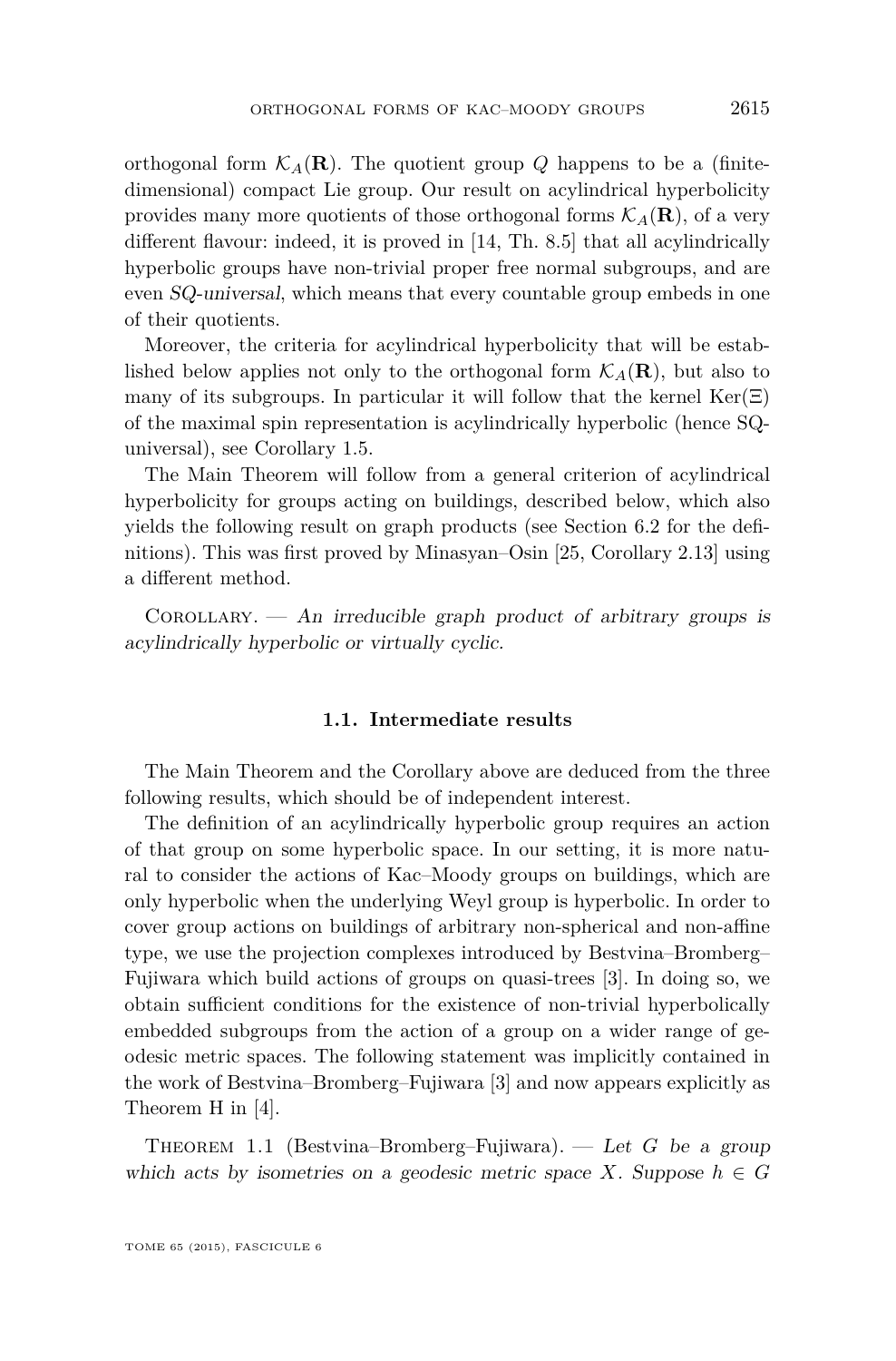is of infinite order, has positive translation length and satisfies the following conditions.

(i) The action of *h* on *X* is weakly properly discontinuous (or WPD for short): for every  $D > 0$  and  $x \in X$  there exists some  $m > 0$ such that

$$
\{g \in G \mid d(x, gx) < D \text{ and } d(h^m x, gh^m x) < D\}
$$

is finite.

(ii) The X-orbit of  $H = \langle h \rangle$  is strongly contracting: there exists a point  $x \in X$  with associated closest point projection  $\pi_x : X \to H(x)$  such that

 $\sup \{ \operatorname{diam}(\pi_x(B(y; r))) \mid B(y; r) \cap H(x) = \emptyset \}$ 

is finite.

Then there is a subgroup  $H'$  containing  $H$  as a finite index subgroup which is hyperbolically embedded in *G*. Moreover, *G* is either virtually cyclic or acylindrically hyperbolic.

Notice that no assumption is made on the group *G*, just on the action. The strongly contracting property asks that *X* has, in some sense, a 'hyperbolic direction'.

When the first version of this paper was written, Theorem [1](#page-3-0)*.*1 did not appear explicitly in the existing versions of [\[4\]](#page-26-0) or [\[3\]](#page-26-0) so a proof was given in this paper. It remains here for completeness.

In Section [3](#page-9-0) below, we present various applications to Theorem [1.1](#page-3-0) for groups acting properly on CAT(0) spaces and containing rank 1 isometries (i.e. hyperbolic isometries whose axes do not bound a half-flat). We show that a  $CAT(0)$  group contains rank 1 isometries if and only if it is acylindrically hyperbolic or virtually cyclic (see Corollary [3.4\)](#page-11-0). Moreover, any (possibly non-uniform) lattice in the isometry group of a proper cocompact CAT(0) space is acylindrically hyperbolic as soon as the ambient space admits rank 1 isometries (Corollary [3.6\)](#page-12-0). We also point out an application to groups acting properly on (possibly non-proper) finite-dimensional CAT(0) cube complexes (Corollary [3.8\)](#page-12-0). Most of those applications seems to be new. They imply moreover that certain lattices appearing in the realm of Kac– Moody groups over finite fields are acylindrically hyperbolic (Remark [3.7\)](#page-12-0). It should however be emphasized that, in all those applications, the WPD hypothesis required by Theorem [1.1](#page-3-0) is guaranteed by the fact that the action of the ambient group under consideration is metrically proper.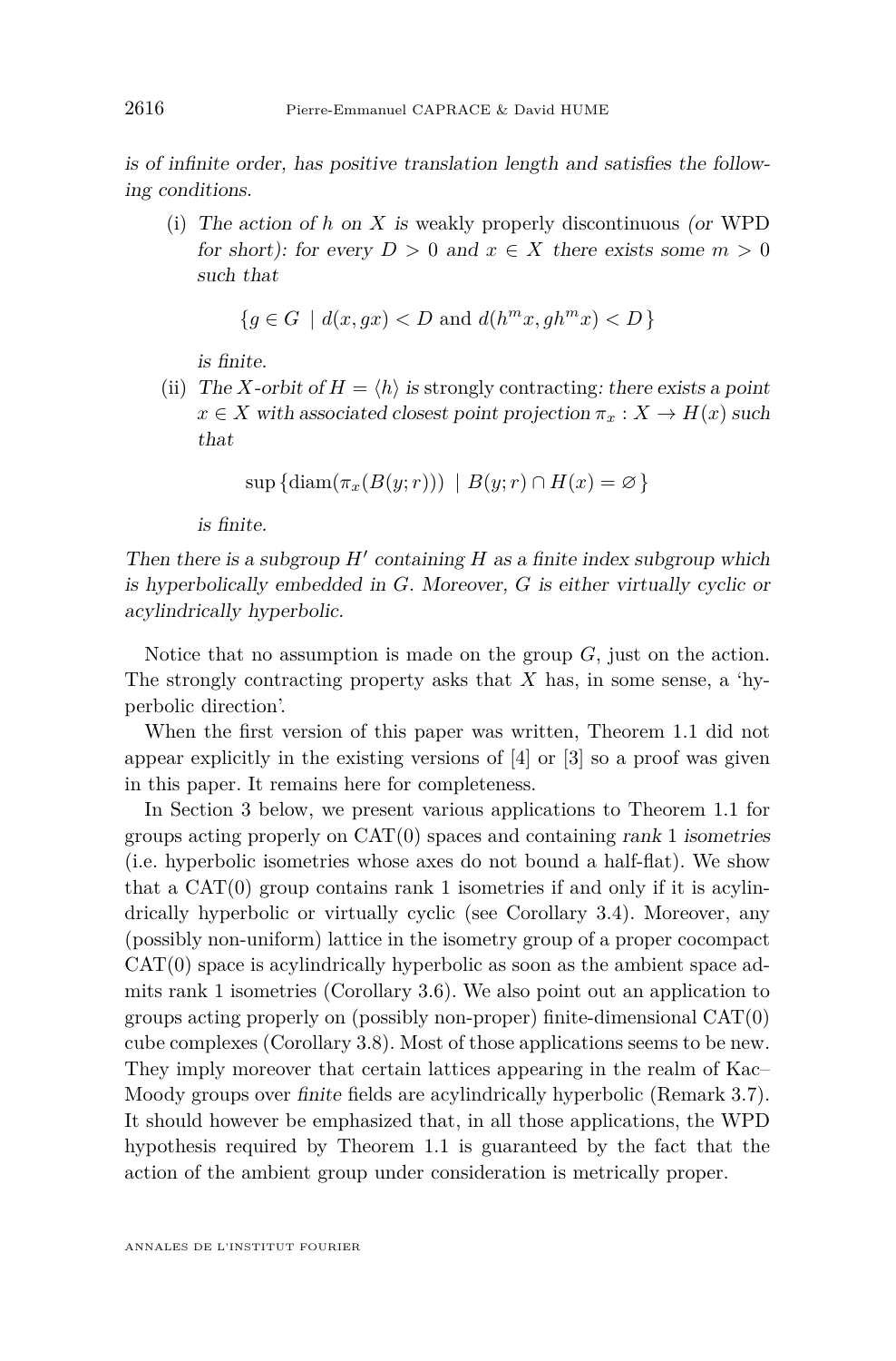<span id="page-5-0"></span>However, the Main Theorem typically involves groups whose action on the associated building is not proper. Indeed, for Kac–Moody groups over the reals, the action of the orthogonal form  $\mathcal{K}(\mathbf{R})$  on its building is not metrically proper. In fact the stabiliser in  $\mathcal{K}(\mathbf{R})$  of any singular point, i.e. any point which is not in the interior of a chamber, is an uncountable compact subgroup. The key property of those actions, which we shall exploit and which will turn out to be sufficient to prove acylindrical hyperbolicity, is that the stabiliser of every regular point (i.e. a point lying in the interior of a chamber) happens to be finite.

Those considerations naturally lead us to the second part, where we find conditions on a (not necessarily proper) group action on a building which ensure that the group has a WPD element. Let *X* be a building of type  $(W, S)$ . Throughout, the generating set *S* is assumed finite. An automorphism  $h \in Aut(X)$  is said to be *regular* if it is hyperbolic and if it has an axis  $\ell$  contained in an apartment A such that  $\ell$  is not contained in a bounded neighbourhood of any wall of  $A$ . One shows that, in that case, every  $h$ -axis is contained in the apartment  $A$ , see Lemma [4.1](#page-14-0) below. Therefore, it makes sense to define the combinatorial hull of *h*, as the combinatorial convex hull of  $\ell$ , i.e. the smallest gallery-convex set of chambers containing  $\ell$ . If the building is thick, this coincides with the intersection of all apartments containing  $\ell$ . One verifies that this is indeed independent of the choice of  $\ell$  (see Lemma [4.1](#page-14-0) below). The shape of the combinatorial hull can be very different depending on the type of the building. Indeed, if the building is Euclidean, the combinatorial hull of *h* is a whole apartment (hence, a maximal flat of *X*). If *X* is thick, non-Euclidean and *h* is a rank 1 isometry, then the combinatorial hull is contained in a bounded neighbourhood of  $\ell$ .

THEOREM 1.2. — Let G be a group acting on a building X. Let  $h \in G$ be a regular element whose combinatorial hull contains a chamber with finite stabiliser in *G*. Then the action of *h* on *X* is WPD.

By assumption, the building *X* must be non-spherical. The hypothesis on chamber stabilisers is critical for the WPD condition.

In the third part, we combine Theorems [1.1](#page-3-0) and 1.2 in order to establish the following criterion of acylindrical hyperbolicity for groups acting on buildings.

THEOREM  $1.3.$  — Let *X* be a building of irreducible non-spherical, nonaffine type  $(W, S)$ , and let  $G \leq \text{Aut}(X)$ . Assume that there exists a chamber with finite stabiliser, and whose *G*-orbit contains a subset of an apartment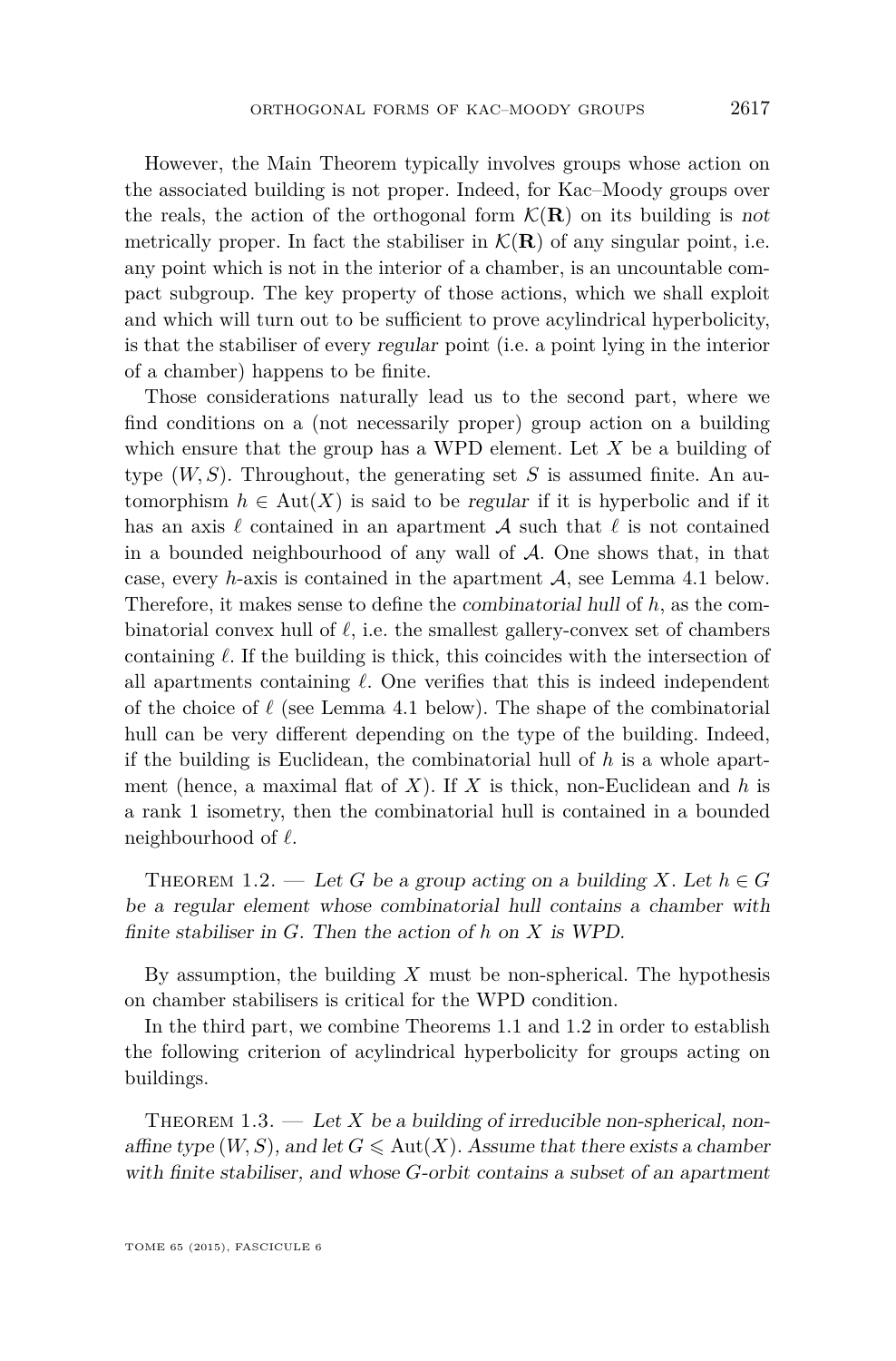<span id="page-6-0"></span>which is an orbit under a finite index subgroup of the Weyl group *W* (e.g. the *G*-orbit of that chamber contains an apartment).

Then *G* is acylindrically hyperbolic.

The Main Theorem is deduced from Theorem [1.3](#page-5-0) by showing that orthogonal forms of Kac–Moody groups satisfy its hypotheses, see Proposi-tion [6.1](#page-25-0) below. The key point is that the orthogonal form  $\mathcal{K}_A(F)$  has a natural action with finite chamber stabilisers on a building *X*, which contains moreover an apartment A such that the stabiliser  $\tilde{W} = \text{Stab}_{\mathcal{K}_A(F)}(\mathcal{A})$ is transitive on the chambers of A. The group  $\tilde{W}$  is called the extended Weyl group, and is isomorphic to an extension of the Weyl group *W* by an elementary abelian group of order  $2<sup>n</sup>$ , where  $n$  is the size of the generalized Cartan matrix *A*. Therefore, Theorem [1.3](#page-5-0) implies the following sharper version of the Main Theorem.

COROLLARY 1.4. — Let  $\mathcal{K}_A(F)$  be as in the Main Theorem. Any subgroup  $H \leq \mathcal{K}_A(F)$  containing a finite index subgroup of the extended Weyl group  $W$  is acylindrically hyperbolic (hence non-simple).

In their recent work [\[17\]](#page-27-0), Ghatei–Horn–Köhl–Weiß have shown that in case *A* is simply laced (i.e. all off-diagonal entries belong to  $\{0, -1\}$ ), the image of the extended Weyl group under the maximal spin representation  $\Xi: \mathcal{K}_A(\mathbf{R}) \to Q$  is finite. In other words, this means that Ker( $\Xi$ ) contains a finite index subgroup of the extended Weyl group  $\tilde{W}$ . Therefore, the previous corollary implies that  $\text{Ker}(\Xi)$  is acylindrically hyperbolic. This could alternatively be deduced from the fact that any infinite normal subgroup of an acylindrically hyperbolic group is itself acylindrically hyperbolic, see Corollary 1.5 in [\[28\]](#page-27-0). Hence we obtain the following.

COROLLARY 1.5. — Any infinite normal subgroup of  $\mathcal{K}_A(F)$  is acylindrically hyperbolic (hence non-simple).

#### **1.2. Plan of the paper**

We introduce orthogonal forms in Section [2,](#page-7-0) recalling the fundamentals of Kac–Moody algebras and groups, twin buildings and BN pairs as part of this. Sections [3,](#page-9-0) [4](#page-13-0) and [5](#page-20-0) deal with the proofs of Theorems [1.1,](#page-3-0) [1.2](#page-5-0) and [1.3](#page-5-0) respectively. Section [3](#page-9-0) also contains applications showing that various groups acting properly on CAT(0) spaces are acylindrically hyperbolic. Those examples include several families of lattices in locally finite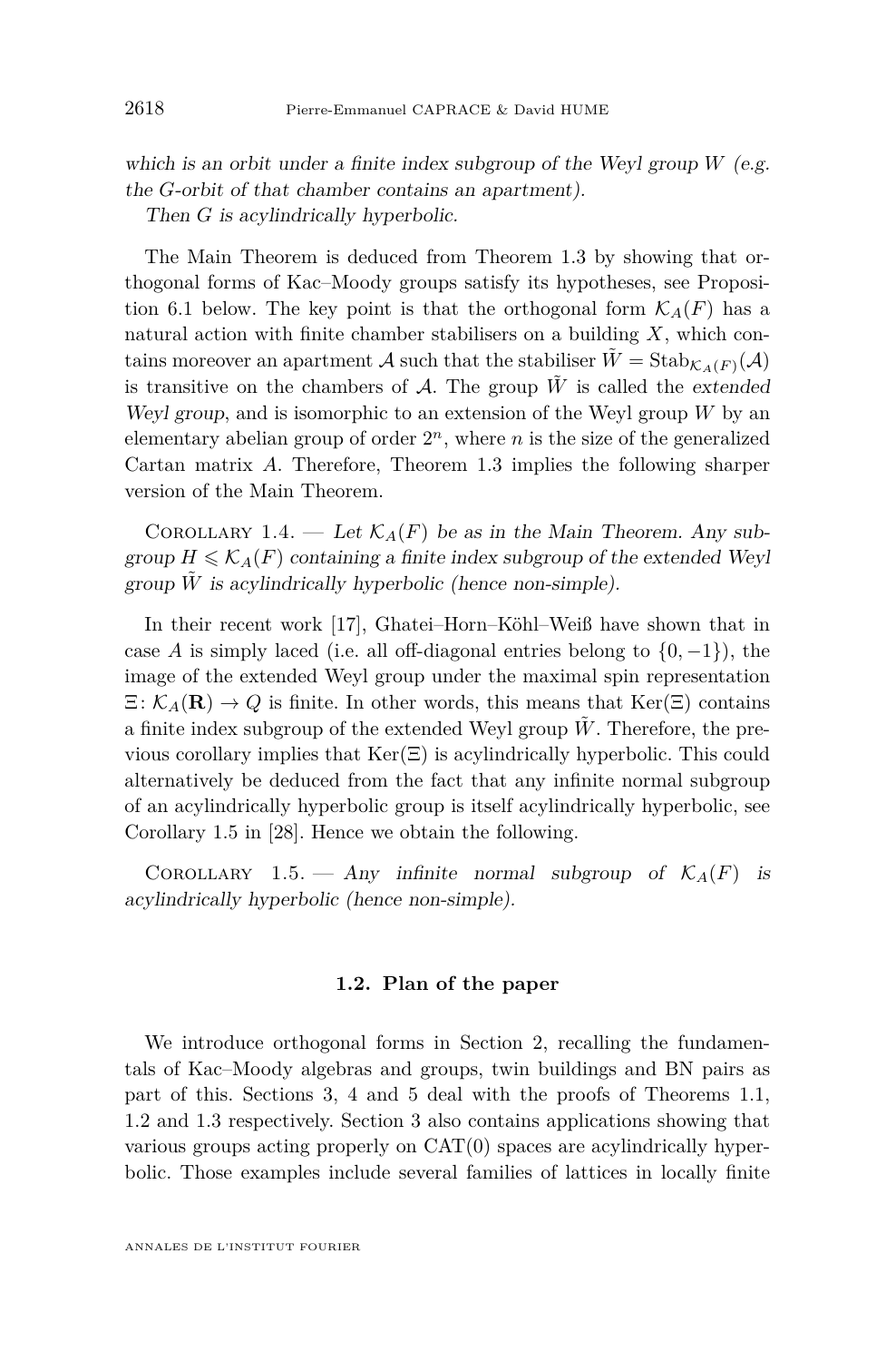<span id="page-7-0"></span>buildings constructed from Kac–Moody groups over finite fields. In the final section [6.1](#page-25-0) we come back to orthogonal forms of Kac–Moody groups and show that they satisfy the hypotheses of Theorem [1.3.](#page-5-0) We also point out that graph products of arbitrary groups fall within the scope of Theorem [1.3,](#page-5-0) thereby deducing the Corollary stated above.

#### **2. Orthogonal forms**

Let  $A = (A_{ij}), i, j \in \{1, ..., n\}$ , be a generalised Cartan matrix: an  $n \times n$ matrix where  $A_{ii} = 2$  for each *i*,  $A_{ij}$  is a non-negative integer whenever  $i \neq j$  and  $A_{ij} = 0$  if and only if  $A_{ji} = 0$ .

We define a Kac–Moody algebra  $g_A$  as the Lie algebra over **C** (or **R**) generated by  $3n$  elements  $e_i, f_i, h_i$  satisfying the relations

\n- \n
$$
[h_i, h_j] = 0
$$
 and  $[e_i, f_j] = \delta_{ij} h_i$ ,\n
\n- \n $[h_i, e_j] = A_{ij} e_j$  and  $[h_i, f_j] = -A_{ij} f_j$ ,\n
\n- \n $(ad \, e_i)^{1 - A_{ij}} e_j = 0$  and  $(ad \, f_i)^{1 - A_{ij}} f_j = 0$ , whenever  $i \neq j$ .\n
\n

Each triple  $\{e_i, f_i, h_i\}$  generates a subalgebra  $\mathfrak{g}_i$  of  $\mathfrak{g}_A$ , which is isomorphic to  $\mathfrak{sl}_2$ . The  $h_i$  generate an abelian subalgebra, called the *Cartan subalgebra*, which we denote by h.

The algebra g*<sup>A</sup>* admits an involutory automorphism called the Chevalley *involution*  $\omega$ , defined by

$$
\omega(e_i) = -f_i, \quad \omega(f_i) = -e_i, \quad \omega(h_i) = -h_i.
$$

The subalgebra of elements fixed by  $\omega$  is denoted by  $\mathfrak{k}_A$ . This is often referred to as the maximal compact subalgebra.

Now let *F* be an arbitrary field. The (simply connected) Tits' functor, defined by Tits [\[32\]](#page-28-0), associates a unique Kac–Moody group  $\mathcal{G}_A(F)$  to the Lie algebra  $\mathfrak{g}_A$ , where each  $\mathfrak{g}_i$  is associated to a subgroup  $G_i$  of  $\mathcal{G}_A(F)$ isomorphic to  $SL_2(F)$  and h is associated to an abelian subgroup  $T \cong$  $(F^{\times})^n$ . In some of the literature Kac–Moody groups which arise in this way are called split minimal. We briefly recall some properties of that construction.

There are injective homomorphisms  $\psi_i : SL_2(F) \to \mathcal{G}_A(F)$  and  $\eta : (F^\times)^n \to$  $\mathcal{G}_A(F)$  with images  $G_i$  and  $T$  respectively. The diagonal matrices in each  $G_i$  are identified with elements of  $T$  by the relations

$$
\psi_i\left(\begin{array}{cc}y & 0 \\0 & y^{-1}\end{array}\right)=\eta\big(y(\delta_{1i},\ldots,\delta_{ni})\big).
$$

TOME 65 (2015), FASCICULE 6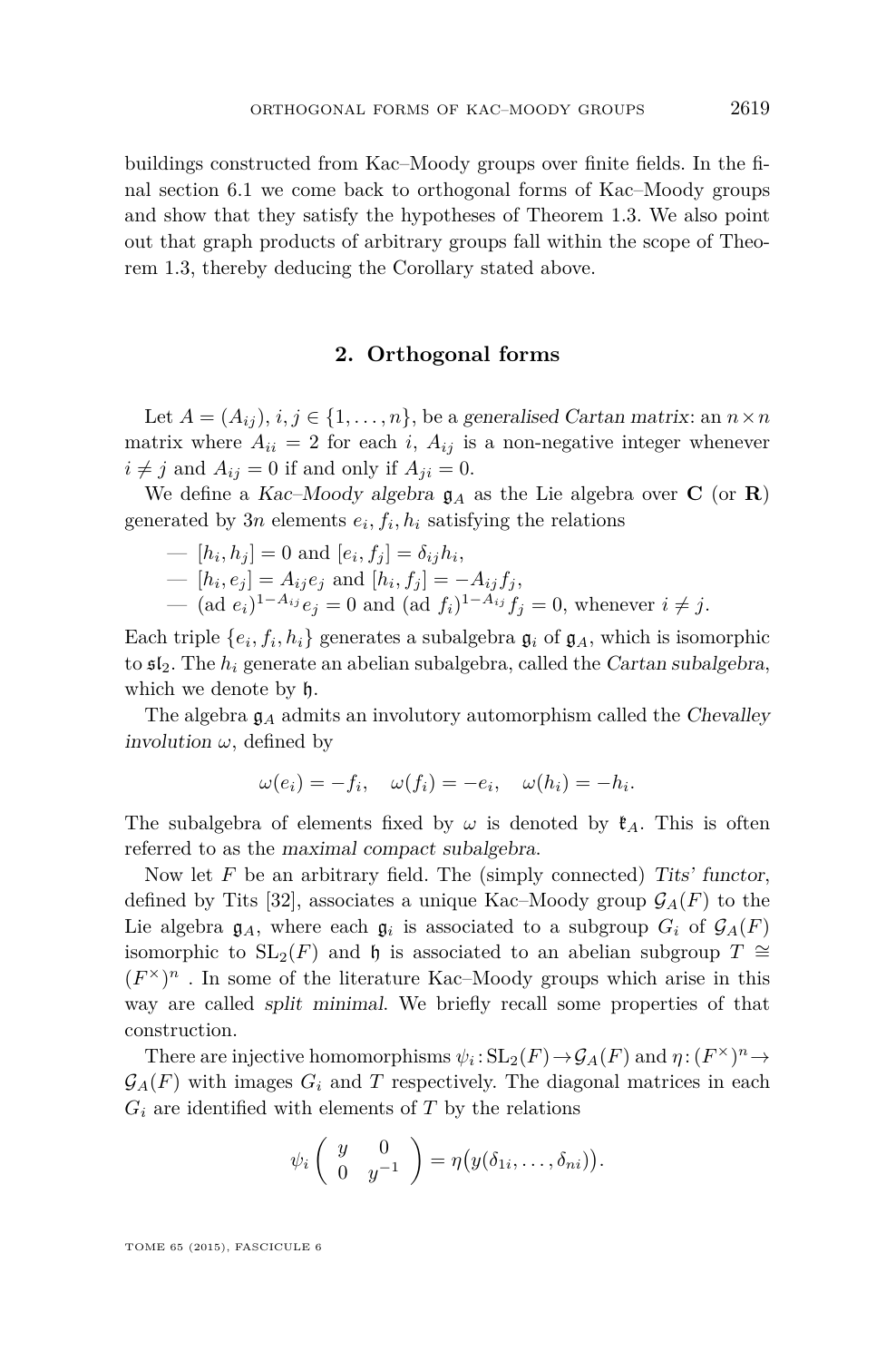<span id="page-8-0"></span>Moreover the group  $\mathcal{G}_A(F)$  is generated by  $T \cup (\bigcup_{i=1}^n G_i)$ . We refer the reader to [\[32\]](#page-28-0) for a full description of the defining relations of  $\mathcal{G}_A(F)$  with respect to that generating set.

A Kac–Moody group G*A*(*F*) admits a (saturated) twin BN pair  $(B^+, B^-, N)$ , i.e. a triple of subgroups satisfying the following conditions:

- $-G = \langle B^+, N \rangle = \langle B^-, N \rangle,$
- $-T = B^+ \cap B^- = B^+ \cap N = B^- \cap N \cong (F^\times)^n$  is a normal subgroup of *N*,
- $-W = N/T$  is a rank *n* Coxeter group generated by a set of reflections *S*,
- for every  $w \in W$ ,  $s \in S$  and  $\varepsilon \in \{+, -\}$ , we have  $sB^{\varepsilon}w \subseteq B^{\varepsilon}wB^{\varepsilon} \cup$ *B<sup>ε</sup> swB<sup>ε</sup>* ,
- $\rightarrow$  for every  $s \in S$  and  $\varepsilon \in \{+, -\}$ , we have  $sB^{\varepsilon}s \nsubseteq B^{\varepsilon}$ .

Using the notation above, the subgroup  $B^+$  (resp.  $B^-$ ) contains *T* and all elements of the form

$$
\psi_i \begin{pmatrix} 1 & y \\ 0 & 1 \end{pmatrix}
$$
 resp.  $\psi_i \begin{pmatrix} 1 & 0 \\ y & 1 \end{pmatrix}$ 

while *N* is generated by *T* and all elements of the form

$$
r_i = \psi_i \left( \begin{array}{cc} 0 & 1 \\ -1 & 0 \end{array} \right),
$$

which represent elements of the generating set *S* in  $W = N/T$ .

The coset spaces  $G/B^+$  (resp.  $G/B^-$ ) can be viewed as the set of chambers of a building  $X^+$  (resp.  $X^-$ ) of type  $(W, S)$ . Letting *G* act diagonally by left translation on  $X^+ \times X^-$  we recover  $B^{\varepsilon}$  as the stabiliser of the chamber  $C^{\varepsilon}$  associated to the trivial coset  $B^{\varepsilon}$  and T is the stabiliser of the standard twin chamber  $(C^+, C^-)$ . The two buildings  $X^+$  and  $X^-$  are related by a so-called twinning; the twin chamber  $(C^+, C^-)$  is contained in a unique twin apartment  $A$ , called the *standard twin apartment*. We then recover N as the stabiliser of A. The elements  $r_i$  defined above stabilise  ${\mathcal A}$  and act as the reflections across the walls of the standard chambers  $C^+$ and *C* −.

Via the Tits' functor, we may also define a Chevalley involution on a Kac–Moody group, also denoted by  $\omega$ . On each subgroup  $G_i \cong SL_2(F)$  it acts as transpose-inverse, on *T* it acts by taking inverses. This defines  $\omega$ on a generating set of  $\mathcal{G}_A(F)$ ; one verifies that all the defining relations are indeed preserved. As a result it swaps  $B^+$  and  $B^-$ .

DEFINITION 2.1. — Let  $\mathcal{G}_A(F)$  be a Kac–Moody group and let  $\omega$  be the Chevalley involution described above. The orthogonal form of  $\mathcal{G}_A(F)$  is the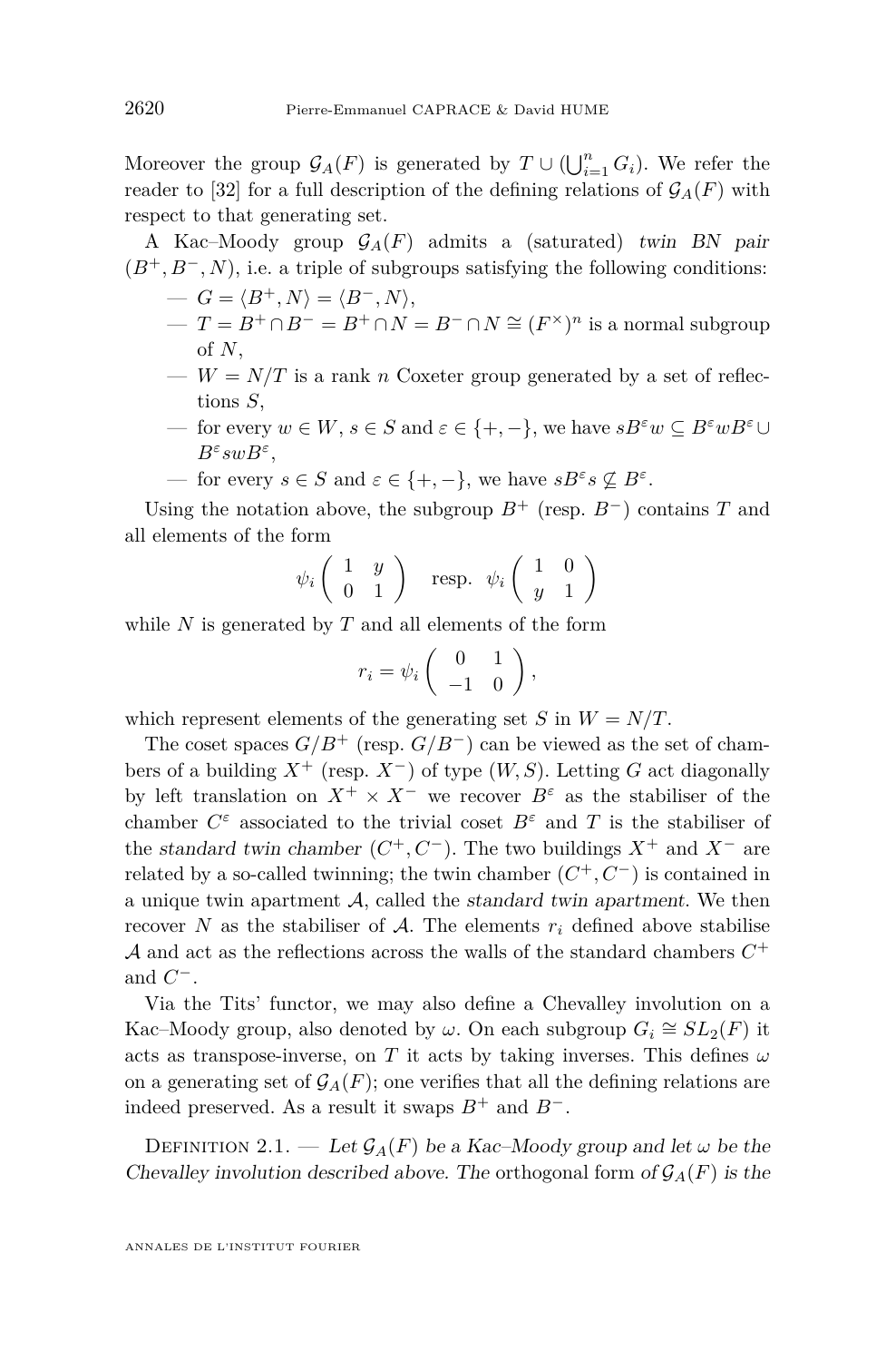<span id="page-9-0"></span>subgroup

$$
\mathcal{K}_A(R) = \{ g \in \mathcal{G}_A(F) \mid \omega(g) = g \}.
$$

#### **3. Acylindrical hyperbolicity**

In this section we combine known results of [\[3\]](#page-26-0) and [\[14\]](#page-27-0) to give a sufficient condition for a group to be acylindrically hyperbolic which does not require any restriction on the class of groups studied. We then discuss some applications concerning groups acting on CAT(0) spaces.

Let  $(X, d)$  be a metric space and let  $Y \subseteq X$ . We will use  $\mathcal{N}_{\varepsilon}(Y)$  to denote the *ε*-neighbourhood of *Y*, that is the set of all  $x \in X$  for which there is some  $y \in Y$  with  $d(x, y) < \varepsilon$ .

#### **3.1. A criterion for acylindrical hyperbolicity**

The original definition of acylindrical hyperbolicity for a group requires the existence of a non-elementary acylindrical action on a hyperbolic space [\[28\]](#page-27-0). Here we will use the following equivalent definition (cf. [\[14,](#page-27-0) Theorems 4*.*42, 6*.*14]).

DEFINITION  $3.1$ . — Let *G* be a group which acts by isometries on a hyperbolic metric space *Q*, and let *H* be a subgroup of *G*. Suppose that the following conditions hold.

- (i) *H* acts properly on *Q*.
- (ii) There is some  $s \in Q$  such that the *H*-orbit of *s* is quasi-convex in *Q*.
- (iii) *H* is geometrically separated: there exists some  $s \in Q$  such that for every  $\varepsilon > 0$  there exists an  $R > 0$  such that

$$
\text{diam}\left(H(s)\cap\mathcal{N}_{\varepsilon}(gH(s))\right)\geqslant R
$$

*implies*  $q ∈ H$ .

Then we say that *H* is hyperbolically embedded in *G*. If *G* admits an infinite, proper subgroup *H* which is hyperbolically embedded (i.e. *H* is a non-degenerate hyperbolically embedded subgroup in the terminology from [\[14\]](#page-27-0)), we say that *G* is acylindrically hyperbolic.

We note that in the above two conditions it is equivalent to say that this holds for some  $s \in Q$  or for every  $s \in Q$ , however it is certainly not the case in general that *R* may be chosen independently of *s*.

We are now ready to establish our criterion for acylindrical hyperbolicity.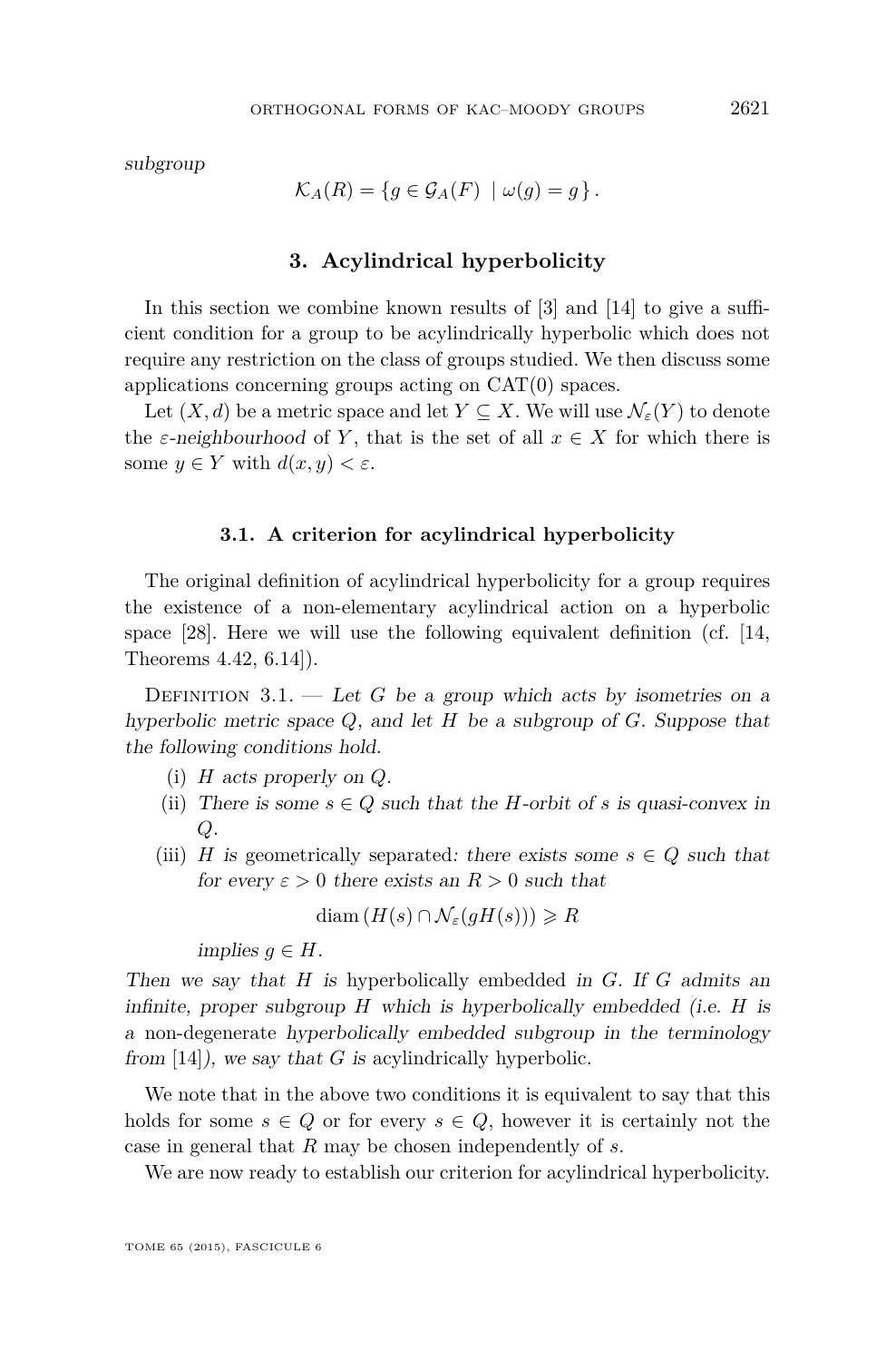<span id="page-10-0"></span>Proof of Theorem [1.1.](#page-3-0)  $-$  By [\[3,](#page-26-0) Proposition 4.7], the subgroup  $H'$  consisting of all elements  $g \in G$  such that  $H(s)$  and  $g(H(s))$  are at finite Hausdorff distance is virtually cyclic and contains *H* as a finite index subgroup.

The hypotheses of Theorem [1.1](#page-3-0) are precisely those of [\[3,](#page-26-0) Theorem 4*.*26], so we deduce that *G* admits an action by isometries on a specific quasitree *Q*. To complete the proof we now show that this action satisfies the hypotheses of Definition [3.1.](#page-9-0)

The quasi-tree *Q* is constructed from a collection of copies of **R** indexed by the left cosets of  $H'$  in  $G$ , attached in such a way that the resulting space Q is connected and each  $\mathbf{R}_{gH}$  is totally geodesically embedded, i.e. the only geodesic between two points in  $\mathbf{R}_{gH}$  is the one inside this line. The element *h* acts on  $L = \mathbf{R}_{H}$  by translation, so the action of *H* is proper and the  $H'$ -orbit of a point on this line is quasi-convex.

The stabiliser of *L* in *G* is precisely *H'*. If  $g \notin H'$  then  $gH'(s)$  is contained in  $\mathbf{R}_{qH}$ . From the construction of *Q* it follows that any path between two distinct copies of **R** must meet two balls of fixed radius with their centres on the two lines: this follows from [\[4,](#page-26-0) Lemma 3.9] and is explicitly proved in [\[22,](#page-27-0) Proposition 2.6]. Therefore, for any  $\varepsilon > 0$ , the set  $H'(s) \cap \mathcal{N}_{\varepsilon}(gH'(s))$ has finite diameter depending only on  $\varepsilon$ . Thus, (iii) holds. We may now apply  $[14,$  Theorem  $4.42]$  and deduce that  $H'$  is hyperbolically embedded in *G*.

Finally, the group  $G$  is acylindrically hyperbolic if  $H'$  is proper, so it suffices to ensure  $G \neq H'$ , or equivalently, that *G* is not virtually cyclic.  $\Box$ 

#### **3.2. Groups acting on** CAT(0) **spaces with rank** 1 **elements**

An isometry  $g$  of a CAT(0) space  $X$  is called a rank 1 isometry if no *g*-axis bounds a half-flat. When the space *X* is proper, every rank 1 isometry is strongly contracting: this is proved in [\[5,](#page-26-0) Th. 5.4]. In particular, Theorem [1.1](#page-3-0) readily implies the following fact, which was first observed by A. Sisto [\[30\]](#page-28-0).

PROPOSITION  $3.2$ . — Let *G* be a discrete group acting properly by isometries on a proper  $CAT(0)$  space *X*. If *G* contains a rank 1 isometry, then *G* is acylindrically hyperbolic or virtually cyclic.  $\Box$ 

The following noteworthy consequence of another result of A. Sisto shows that if *G* acts cocompactly, then the hyperbolically embedded cyclic subgroups essentially coincide with the cyclic subgroups generated by rank 1 elements.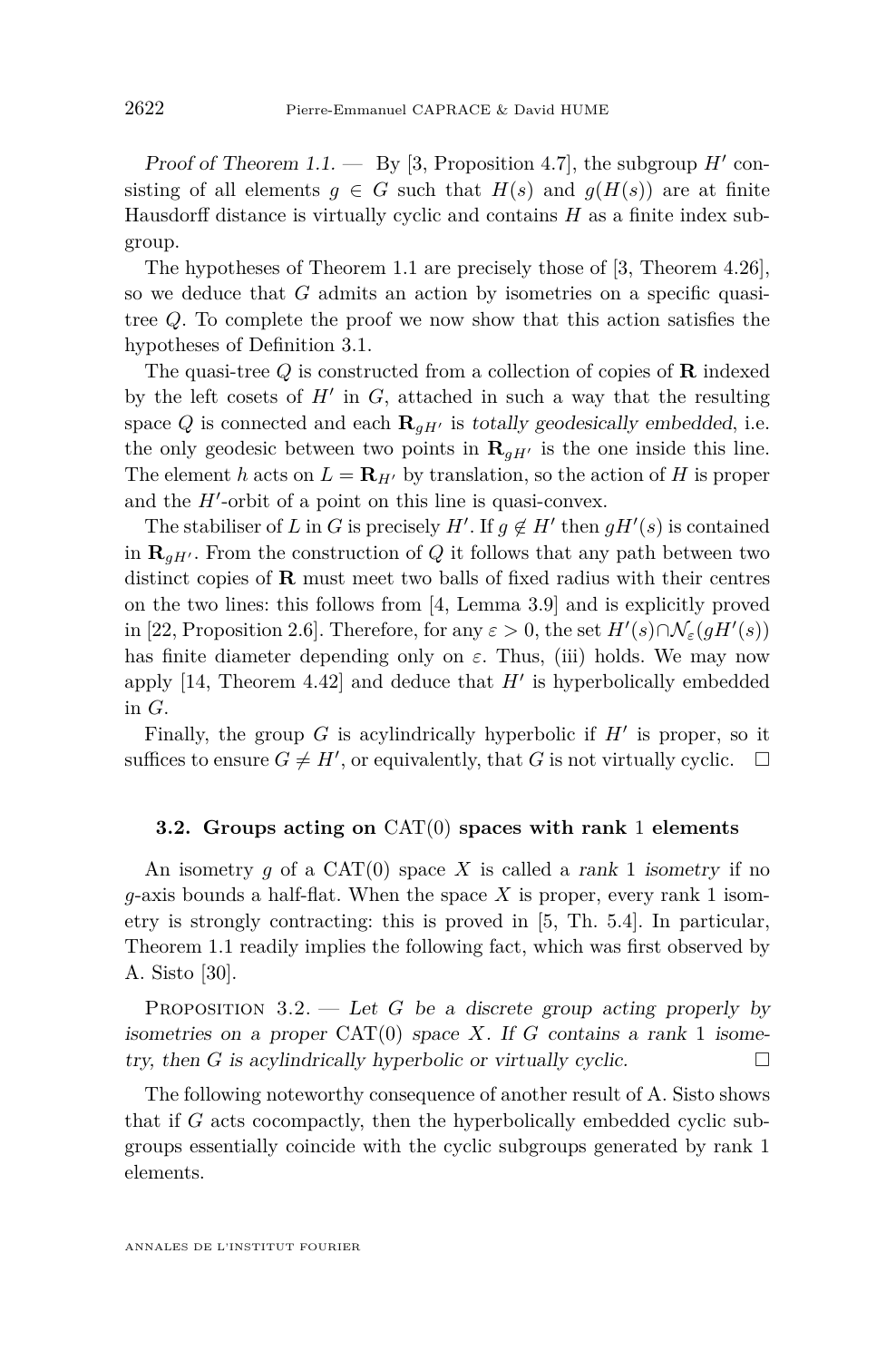<span id="page-11-0"></span>PROPOSITION 3.3. — Let G be a discrete group acting properly and cocompactly by isometries on a proper CAT(0) space *X*. Given an element  $g \in G$  of infinite order, the following conditions are equivalent:

- (i) *g* is rank 1.
- (ii) *g* is contained in a hyperbolically embedded virtually cyclic subgroup of *G*.

*Proof.*  $\sim$  As noticed above, it is a consequence of Theorem [1.1](#page-3-0) that (i) implies (ii). Conversely, if  $q$  is not rank 1, then  $q$  is a hyperbolic isometry (because  $q$  is of infinite order and  $G$  is a discrete cocompact group of isometries) having an axis which bounds a half-flat. Since *G* is quasi-isometric to X, we infer that G contains quasi-geodesics joining points of  $\langle g \rangle$  that do not remain within bounded distance of  $\langle g \rangle$ . By Theorem 1 from [\[31\]](#page-28-0), this implies that (ii) fails.  $\square$ 

The following consequence is immediate.

COROLLARY 3.4.  $\qquad$  Let *G* be a discrete group acting properly and cocompactly by isometries on a proper  $CAT(0)$  space *X*. Assume that *G* is not virtually cyclic (equivalently *X* is unbounded but not quasi-isometric to the real line). Then the following conditions are equivalent:

- (i) *G* contains a rank 1 isometry.
- (ii) *G* is acylindrically hyperbolic.

Rank 1 isometries of CAT(0) spaces should be thought of as 'regular'. In particular, one expects that if the full isometry group of a CAT(0) space contains rank 1 elements, then any sufficiently big subgroup should also contain such. The following result provides an illustration of this paradigm.

PROPOSITION 3.5. — Let *X* be a proper CAT(0) space, such that  $Is(X)$ contains a rank 1 element. Let  $G \leqslant Is(X)$  be a subgroup whose limit set is the full visual boundary *∂X*. Then *G* also contains rank 1 elements.

Proof. — Let  $h \in Is(X)$  be rank 1 and  $\xi_+,\xi_-\in \partial X$  be its attracting and repelling fixed points. Assume first that *G* fixes both  $\xi_+$  and  $\xi_-$ . Then the set of geodesic lines joining *ξ*<sup>+</sup> to *ξ*<sup>−</sup> is *G*-invariant. Since *h* is rank 1, the union of those lines is within a bounded neighbourhood of one of them. As *G* is unbounded, it follows that *G* contains a hyperbolic isometry with an axis parallel to the *h*-axes. In particular that isometry must be a rank 1 isometry, as desired.

Up to replacing *h* by its inverse, we may now assume that *G* does not fix  $\xi$ <sub>+</sub>. Let  $(g_n)$  be a sequence in *G* such that  $g_n x$  converges to  $\xi$ <sub>+</sub> for some (hence all)  $x \in X$ . Upon extracting, we may assume that  $g_n^{-1}x$  converges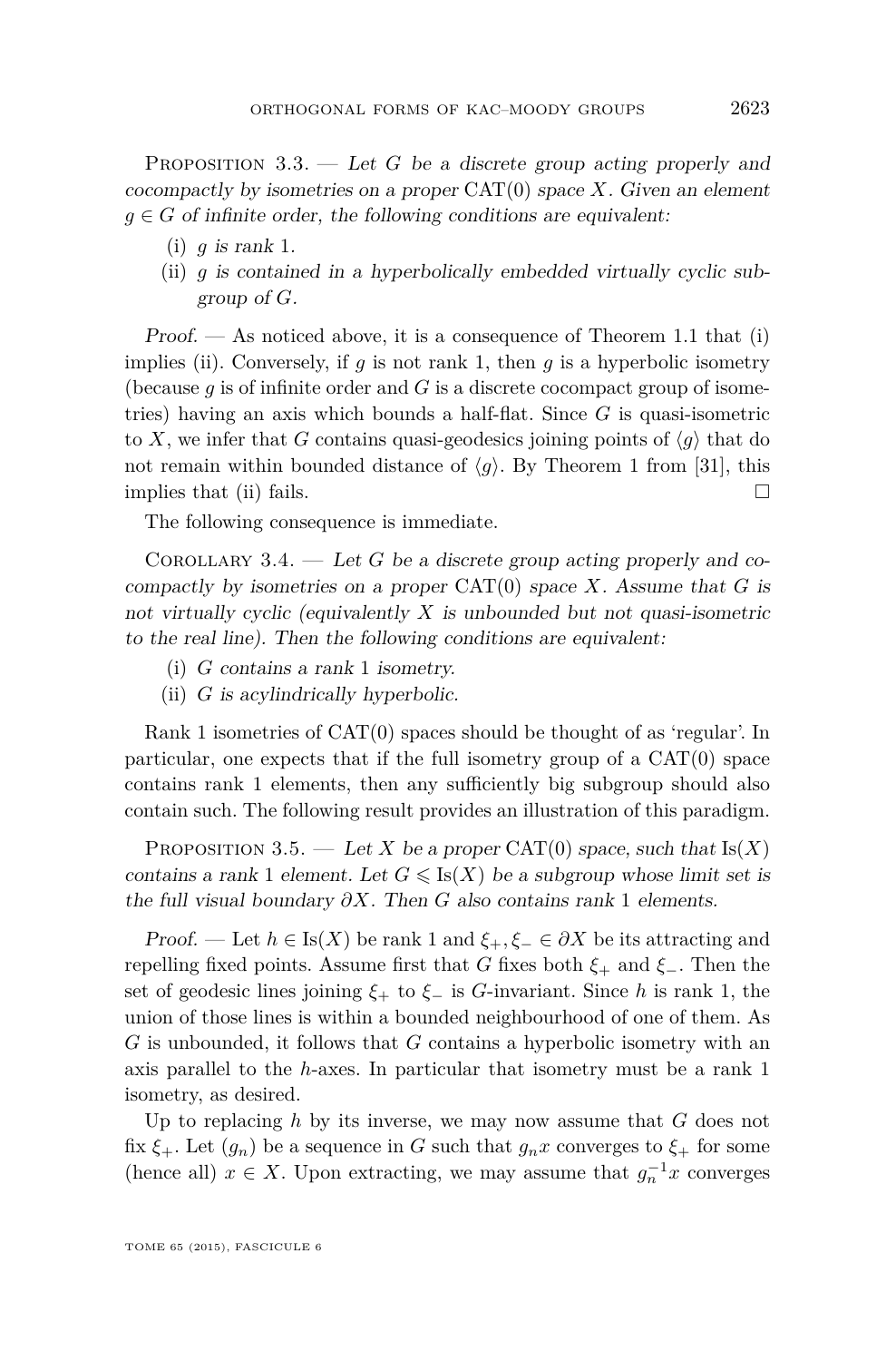<span id="page-12-0"></span>to some point  $\eta \in \partial X$ . If  $\eta = \xi_+$ , then we choose an element  $\gamma \in G$  such that  $\gamma \xi_+ \neq \xi_+$ .If  $\eta \neq \xi_+$ , then we set  $\gamma = 1$ . Then we have  $\lim_{n} g_n \gamma x = \xi_+$ and  $\lim_{n}(g_{n}\gamma)^{-1}x = \gamma^{-1}\xi_{+} \neq \xi_{+}$ . By Lemmas III.3.2 and III.3.3 of [\[2\]](#page-26-0), it follows that  $g_n \gamma \in G$  is rank 1 for all sufficiently large *n*.

COROLLARY 3.6. — Let *X* be a proper CAT(0) space such that  $Is(X)$ acts cocompactly, and contains rank 1 elements. Then every lattice  $\Gamma \leq$ Is(X) contains rank 1 elements. In particular, every lattice  $\Gamma \leqslant$  Is(X) is acylindrically hyperbolic, unless *X* is quasi-isometric to the real line.

Proof. — By [\[11,](#page-27-0) Prop. 2.9], the limit set of  $\Gamma$  coincides with the limit set of  $Is(X)$ , which is full since  $Is(X)$  acts cocompactly. Hence the desired conclusions follow from Proposition [3.5](#page-11-0) and Proposition [3.2.](#page-10-0)  $\Box$ 

Remark 3.7. — Many examples of groups satisfying the hypotheses of Corollary 3.6 are provided by Kac–Moody groups over finite fields and their buildings. Indeed, if *X* is the positive building of a Kac–Moody group  $\mathcal{G}_A(F)$  over a finite field F, then X is proper and  $\text{Aut}(X)$  acts cocompactly. Moreover, by [\[9,](#page-27-0) Th. 1.1], it contains rank 1 elements as soon as it is of irreducible, non-spherical and non-affine type. If the field *F* is large enough (i.e. of order larger than the size of the defining Cartan matrix *A*), then the subgroup  $B_-\leqslant \mathcal{G}_A(F)$  is known to be a lattice in Aut(*X*), see [\[29\]](#page-28-0). Further examples of lattices in  $\text{Aut}(X)$  can be constructed as centralisers of suitable involutory automorphisms of  $\mathcal{G}_A(F)$ , see [\[18\]](#page-27-0). By Corollary 3.6, all these lattices are thus acylindrically hyperbolic. In particular they are not simple. This lies in sharp contrast with the Kac–Moody group  $\mathcal{G}_A(F)$ itself, which is known to be mostly simple when *F* is finite, see [\[12\]](#page-27-0).

We finally record that when the space *X* is a finite-dimensional, but not necessarily proper,  $CAT(0)$  cube complex, then results from [\[13\]](#page-27-0) ensure the existence of strongly contracting elements for large families of automorphism groups of *X*. We recall that the action of a group  $G \leq \text{Aut}(X)$ on  $X$  is called *essential* if no  $G$ -orbit stays within a bounded distance from a half-space.

Corollary 3.8. — Let *X* be a finite-dimensional (possibly non-proper) irreducible CAT(0) cube complex and  $G \leq \text{Aut}(X)$  be a group acting essentially, without a fixed point in the visual boundary *∂X*. If the *G*-action on *X* is metrically proper, then *G* is either virtually cyclic or acylindrically hyperbolic.

Proof. — By [\[13,](#page-27-0) Th. 6.3], the group *G* contains a strongly contracting isometry. Since the action of *G* is metrically proper, any hyperbolic element of *G* is WPD. Therefore, the conclusion follows from Theorem [1.1.](#page-3-0)  $\Box$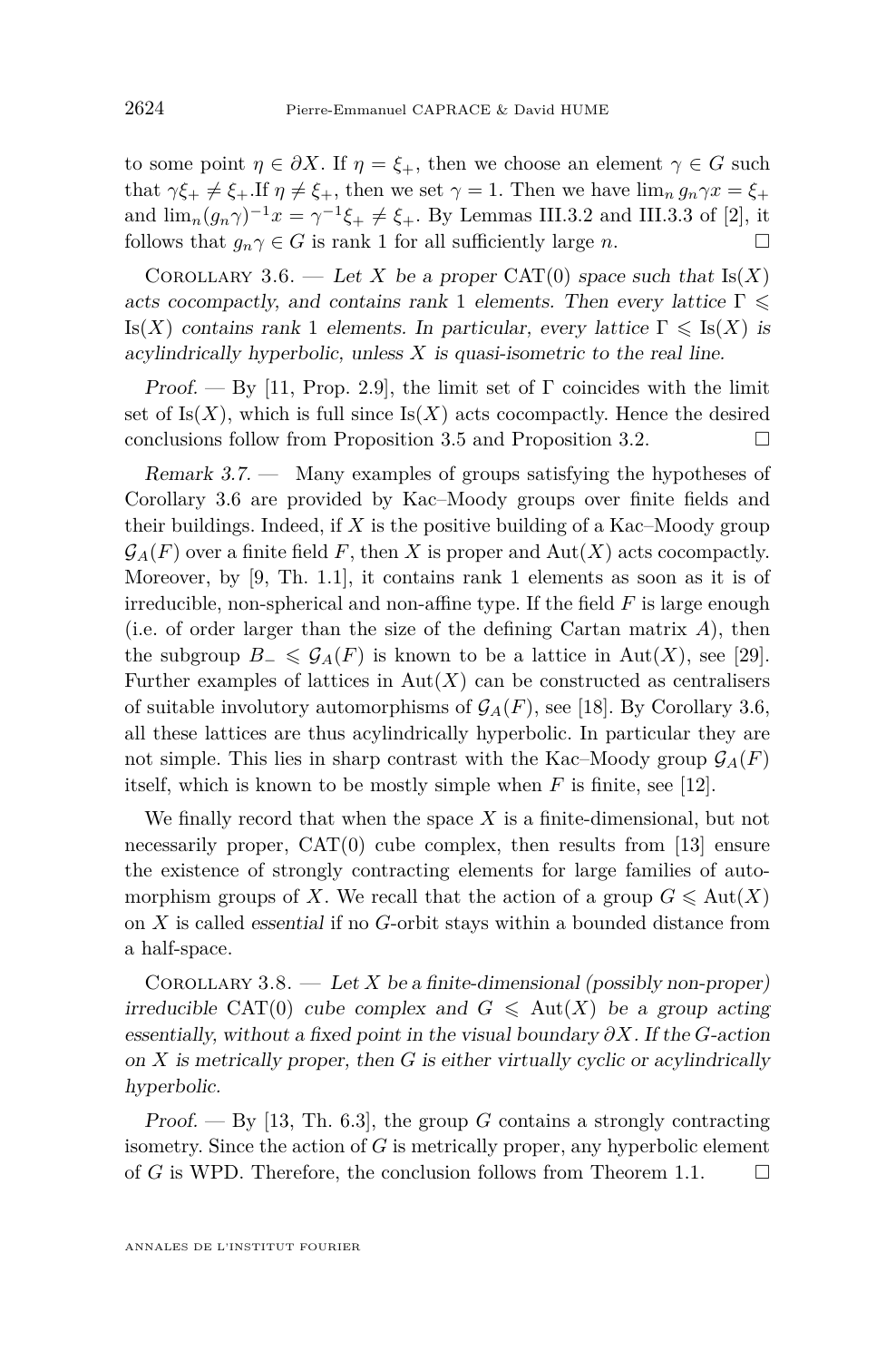#### **4. Regular isometries of buildings**

<span id="page-13-0"></span>We will now move on to groups acting on buildings that are not necessarily proper. The CAT(0) realisation of a building is always a finitedimensional  $CAT(0)$  space [\[16\]](#page-27-0), and the existence of strongly contracting isometries for large families of automorphism groups has been established in [\[9,](#page-27-0) Th. 1.1]. The remaining difficulty is thus to ensure the existence of sufficiently many WPD elements, without assuming that the action of the ambient group is metrically proper. This is the content of Theorem [1.2,](#page-5-0) whose proof is the focus of this chapter.

Throughout, we let  $(X, d)$  be the CAT(0) realisation of a building of type (*W, S*), where *S* is finite. The nearest point projection (in the sense of CAT(0) geometry) to a closed convex subset C of X is denoted by  $\pi_{\mathcal{C}}$ . We recall that there is also a Weyl-distance *δ* from pairs of chambers to *W*: we say  $\delta(C, D) = w$  if there exists a minimal gallery  $C = C_0, C_1, \ldots, C_n =$ *D* in *X* such that  $C_{i-1}$  and  $C_i$  are  $s_i$ -adjacent and  $w = s_1 \dots s_n$ . The element  $w \in W$  is then independent of the choice of the minimal gallery. We refer to [\[1\]](#page-26-0) and [\[16\]](#page-27-0) for general facts on the combinatorics and geometry of buildings.

#### **4.1. Regular points and regular lines**

A point  $x \in X$  is called *regular* if it belongs to the interior of a chamber. Equivalently  $x$  is regular if it is not contained in any wall of any apartment containing *x*. Given  $\varepsilon > 0$ , we say that *x* is  $\varepsilon$ -regular if the open ball  $B(x;\varepsilon)$ is entirely contained in the interior of a chamber. Equivalently  $x$  is  $\varepsilon$ -regular if it lies at distance  $\geq \varepsilon$  from any wall of any apartment.

Recall that a geodesic line in *X* is always contained in an apartment. A geodesic line  $\ell$  is called regular if there exists an apartment  $\mathcal A$  containing  $\ell$  such that  $\ell$  is not contained in a bounded neighbourhood of any wall of A. It follows that  $\ell$  contains regular points of A. In particular  $\ell$  meets the interior of some chamber  $c$  of  $A$ . Now, given any apartment  $A'$  containing *l*, the retraction  $\rho_{A,c}$  induces an isometry  $A' \rightarrow A$  fixing *l*. This implies that  $\ell$  is not contained in the bounded neighbourhood of any wall of  $A'$ . Thus the defining property of  $\ell$  holds for all apartments containing it.

Two geodesic lines are called parallel if they lie at bounded Hausdorff distance of each other or, equivalently, if they have the same endpoints in the visual boundary. The following fact is an important property of regular lines. Before stating it, we recall that a set of chambers in a building is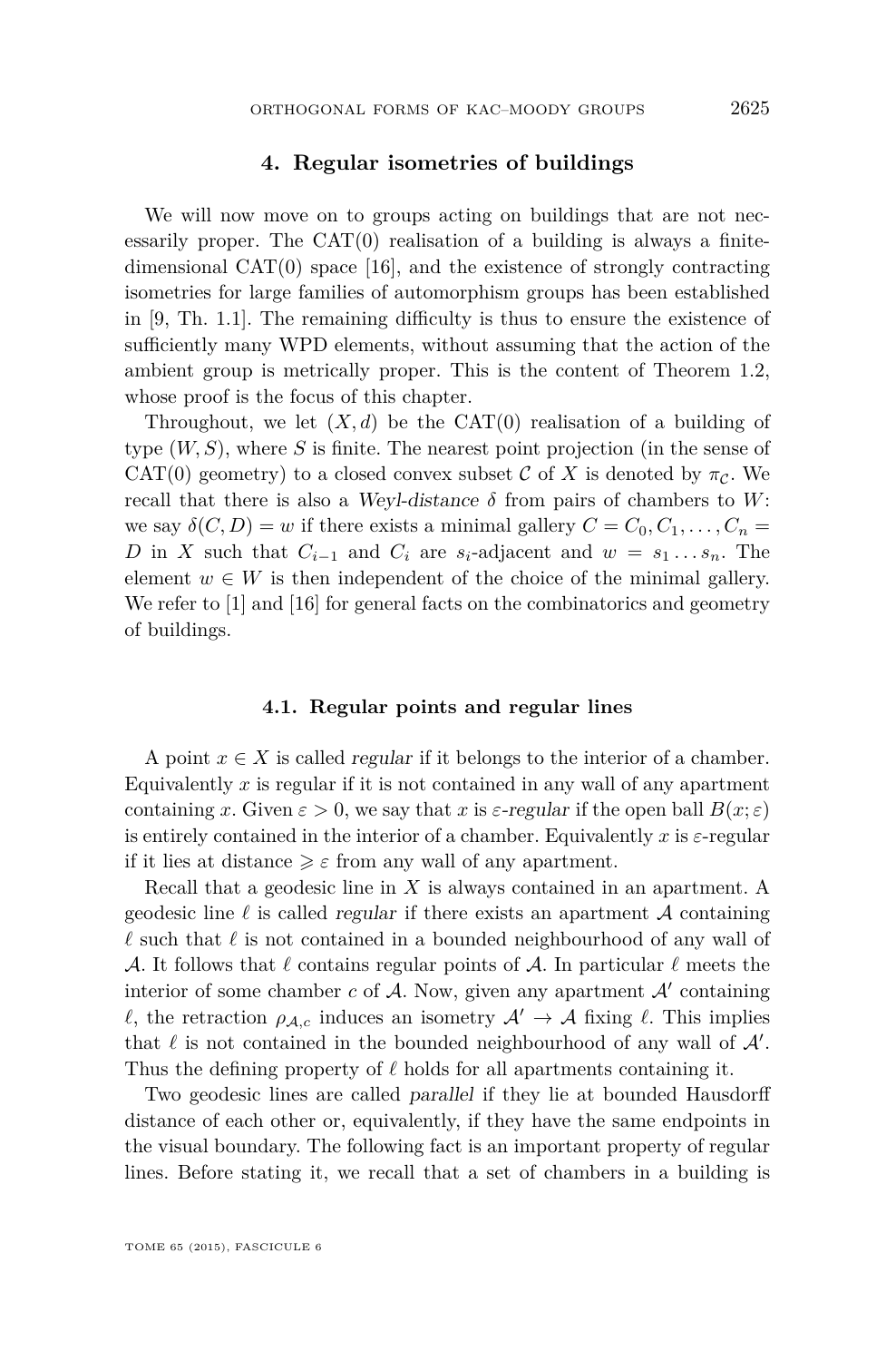called combinatorially convex if each minimal gallery joining two chambers of that set is entirely contained in the set. For example, apartments are combinatorially convex.

LEMMA  $4.1.$  — Let  $\ell$  be a regular geodesic line contained in an apartment A. For any geodesic line  $\ell'$  parallel to  $\ell$ , the combinatorial convex hulls of  $\ell$  and  $\ell'$  coincide. In particular  $\ell'$  is also contained in A, and  $\ell'$  is regular.

Proof. — Let C be the combinatorial convex hull of  $\ell$ . We have  $\mathcal{C} \subseteq$ A. Moreover C is closed and convex in the CAT(0)-sense, since C is the intersection of all half-apartments containing  $\ell$ .

By the Flat Strip Theorem [\[6,](#page-26-0) 2.13] the convex hull of  $\ell \cup \ell'$  is a Euclidean rectangle  $R \cong \ell \times I$  for some geodesic segment *I* joining a point *x* on  $\ell$  to its closest point projection  $x'$  on  $\ell'$ . The set  $R \cap C$  is closed and convex and contains  $\ell$ . Therefore, it is of the form  $\ell \times J$  where  $J = [x, y]$  is some closed subinterval of *I* containing *x*.

We next claim that  $I = J$ . Indeed, suppose the contrary. Let then  $\ell''$ be the geodesic line parallel to  $\ell$  and containing *y*. We now show that  $\ell''$ is not contained in the union of all walls of A. If there is some wall *M* in A containing at least two points of  $\ell''$  then  $\ell''$  is contained in *M* by [\[27,](#page-27-0) Lem. 3.4, so as  $\ell$  is regular, only countably many points of  $\ell''$  lie on walls in *A*.

Up to replacing x by a neighbouring point on  $\ell$ , we may therefore assume that  $y$  does not lie on any wall in  $A$ , and is thus a regular point. Therefore there is some small ball around  $y$  contained in a chamber, hence in  $C$ , contradicting the fact that *y* lies in the boundary of  $R \cap C$ .

The claim implies that  $\ell' \subset \mathcal{C}$ , so that  $\mathcal{C}' \subseteq \mathcal{C}$  and  $\ell'$  is regular. By symmetry we also have  $C \subseteq C'$ , and we are done.

#### **4.2. Regular automorphisms and combinatorial hulls**

An automorphism  $h \in Aut(X)$  is called regular if it is hyperbolic and has an axis which is a regular line. In that case all its axes are regular by Lemma 4.1. We define the *combinatorial hull*  $H$  of  $h$  as the combinatorial convex hull of some fixed axis  $\ell$  of  $h$ . By Lemma 4.1, the combinatorial hull does not depend on the choice of the axis  $\ell$ , and it contains all lines parallel to  $\ell$ , in particular all *h*-axes.

The main result of this section is that combinatorial hulls of regular elements enjoy a strong 'attracting property'.

<span id="page-14-0"></span>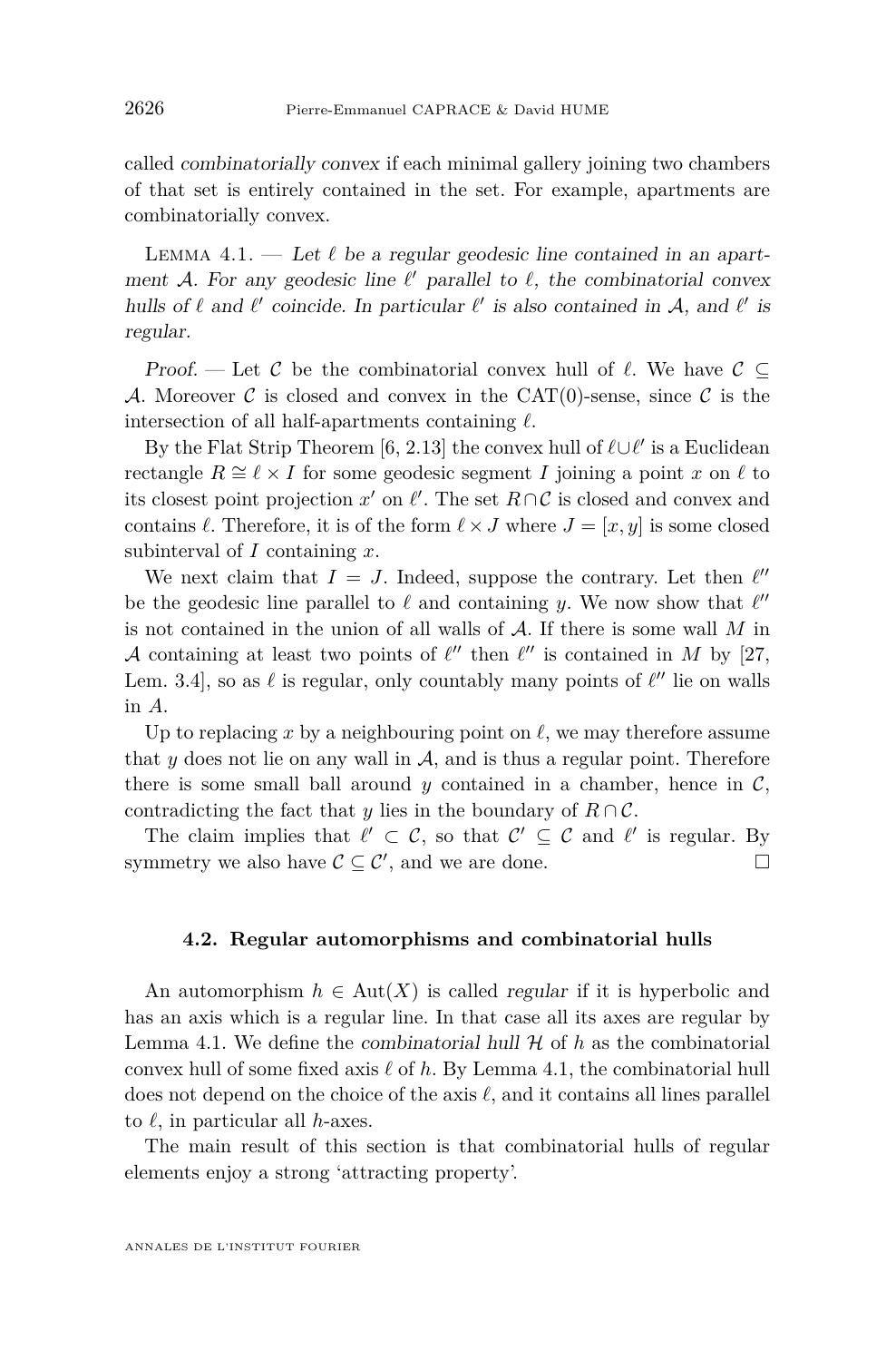<span id="page-15-0"></span>PROPOSITION 4.2. — Let  $h \in Aut(X)$  be a regular element and H be its combinatorial hull. Given  $C \geq 0$ , there exists  $T > 0$  such that the following holds for all  $x, y \in X$ :

If  $d(x, \ell), d(y, \ell) < C$  and  $d(x, y) > 2T$ , then  $[x, y] \cap \mathcal{H}$  contains a geodesic segment  $[x', y']$  such that  $d(x, x'), d(y, y') < T$ .

The remainder of the section deals with the proof of Proposition 4.2, which we build up through a collection of lemmas studying the properties of geodesics neighbouring a regular axis. Throughout this it will be important to keep track of regular points. The first relevant result was Lemma [4.1](#page-14-0) above on geodesic lines. We will now move on to geodesic rays.

The following notation is fixed for the rest of this section. We let  $h \in$ Aut $(X)$  be a regular element with axis  $\ell$ , and  $\mathcal H$  be its combinatorial hull. Then  $H$  is combinatorially convex, hence it is an intersection of halfapartments, and is thus also closed and convex for the CAT(0) metric. This will be used frequently below, without further comment. We denote by  $\xi_{+}$ (resp. *ξ*−) the attracting (resp. repelling) fixed point of *h* in the visual boundary *∂X*.

LEMMA 4.3. — Let  $\rho: \mathbf{R}_+ \to X$  be a geodesic ray pointing to  $\xi$ -. Then there exists a constant  $T \geq 0$  such that  $\rho(t) \in \mathcal{H}$  for all  $t \geq T$ .

Proof. — Assume the contrary. Then  $\rho(t) \notin \mathcal{H}$  for any  $t \in \mathbb{R}_+$ . Set

$$
D = \inf_{t \geq 0} d(\rho(t), \mathcal{H}).
$$

Since  $\mathcal H$  is CAT(0)-convex, the distance to  $\mathcal H$  is a convex function on X, see [\[6,](#page-26-0) Cor. II.2.5]. In particular the map  $\mathbf{R}_{+} \to \mathbf{R}_{+} : t \mapsto d(\rho(t), \mathcal{H})$  is non-increasing.

Upon replacing *h* by a suitable positive power of itself, we may assume that the translation length of *h* is larger than 2. This implies that the sequence  $(h^n \rho(n))_{n \geq 0}$  converges to  $\xi_+$ . Denote by  $\pi_{\mathcal{H}}$  the nearest point projection to  $\mathcal{H}$  and set

$$
z_n = \pi_{\mathcal{H}} h^n \rho(n).
$$

Since  $H$  is a closed subset of an apartment, it is a proper space. It follows that, after extracting a subsequence, the sequence of geodesic rays  $[z_n, \rho_-\rangle$ converges uniformly on compact sets to a geodesic line  $\ell' \subset \mathcal{H}$  which is parallel to  $\ell$ . In particular  $\ell'$  is regular. Pick a regular point  $q \in \ell'$ . Then there exists  $\varepsilon > 0$  such that the ball  $B(q, 3\varepsilon)$  is entirely contained in H.

By construction, there is  $N \geq 0$  such that for all  $n \geq N$ , there is a point  $q_n \in [z_n, \xi]$  with  $d(q_n, q) < \varepsilon$ . Moreover, since the map  $t \mapsto$  $d(\rho(t), \mathcal{H})$  is non-increasing, we find some  $M \geq 0$  such that for all  $n \geq M$ ,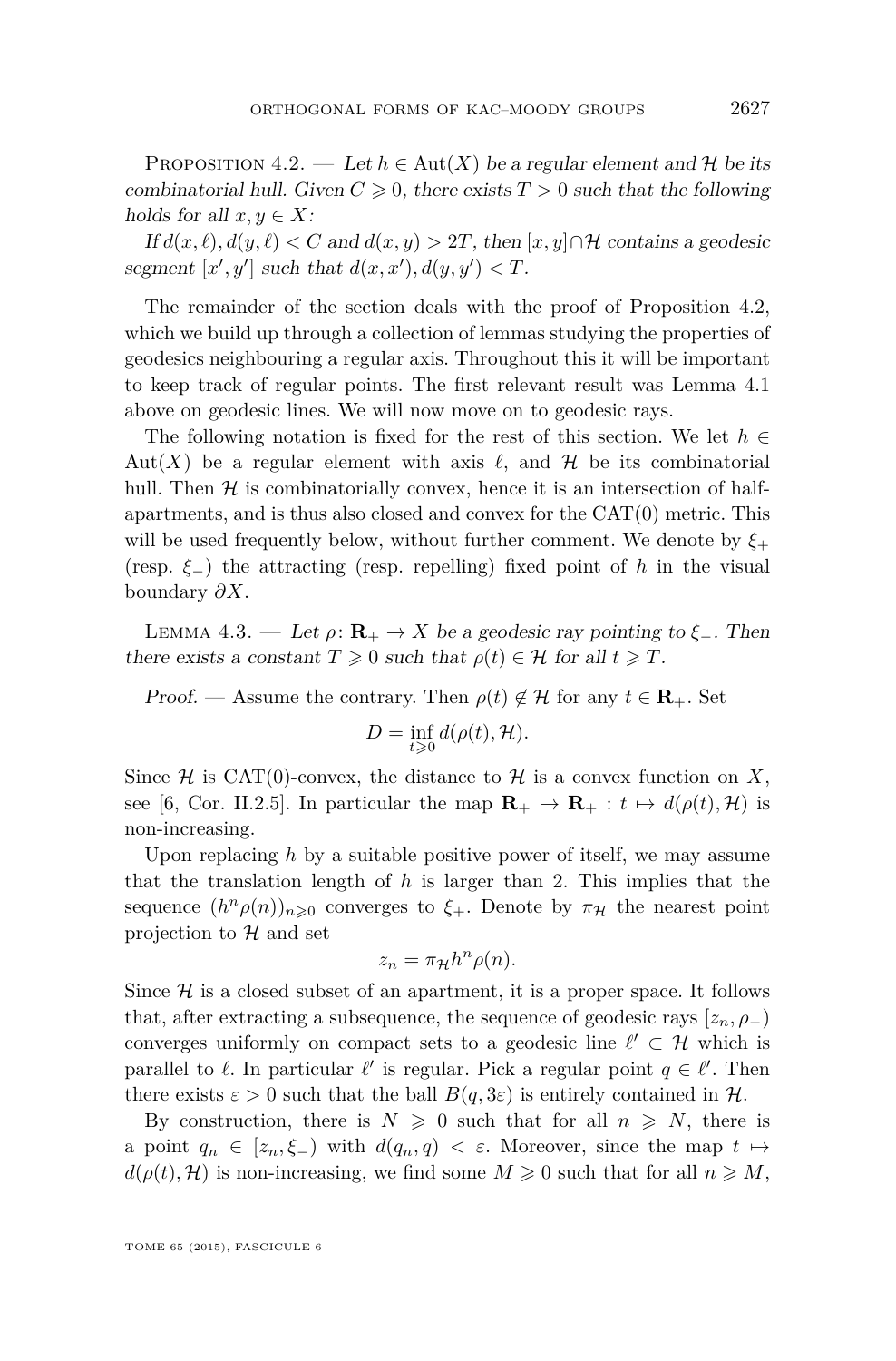<span id="page-16-0"></span> $d(\rho(n), \pi_{\mathcal{H}}\rho(n)) < D + \varepsilon$ . The automorphism *h* commutes with the projection  $\pi_{\mathcal{H}}$ , since *h* stabilises  $\mathcal{H}$ , so we deduce that

$$
d(h^n \rho(n), z_n) = d(h^n \rho(n), \pi_H h^n \rho(n))
$$
  
= 
$$
d(h^n \rho(n), h^n \pi_H \rho(n))
$$
  
= 
$$
d(\rho(n), \pi_H \rho(n))
$$
  

$$
< D + \varepsilon
$$

for all  $n \geqslant M$ . In particular, for  $n \geqslant \max\{M, N\}$ , there is a point  $q'_n \in$  $[h^n\rho(n),\xi_-)$  with  $d(q_n',q_n)< D+\varepsilon.$  We have  $d(q_n',q)\leqslant d(q_n',q_n)+d(q_n,q)<\varepsilon$  $D + 2\varepsilon$ . Since  $B(q, 3\varepsilon) \subset \mathcal{H}$ , we infer that the geodesic segment  $[q'_n, q]$  contains points of H at distance  $\langle D - \varepsilon \rangle$  from  $q'_n$ . On the other hand, we have

$$
\inf_{t\geqslant 0} d(h^n \rho(n+t), \mathcal{H}) = \inf_{t\geqslant 0} d(\rho(n+t), \mathcal{H}) = D,
$$

so that  $d(q'_n, \mathcal{H}) \geqslant D$ , a contradiction.

Since the geodesic line  $\ell$  is periodic and regular, it is easy to see that any geodesic ray in an apartment  $\mathcal A$  containing  $\ell$  that remains in a bounded neighbourhood of  $\ell$ , is itself regular. The following subsidiary fact provides a quantitative version of that fact, ensuring in particular that for a fixed small  $\varepsilon > 0$ , the collection of  $\varepsilon$ -regular points on that geodesic ray is equidistributed.

LEMMA 4.4. — Let A be an apartment containing  $\ell$ . For any  $C > 0$ , there exist  $\varepsilon \in (0,1)$  and  $L \geq 1$  such that the following holds for all  $x, y \in \mathcal{A}$ :

If  $d(x, \ell), d(y, \ell) < C$  and  $d(x, y) \ge L$ , then there is  $z \in [x, y]$  which is *ε*-regular.

Proof. — Assume the contrary. Then there exist sequences  $(x_n)$  and  $(y_n)$ in A such that  $d(x_n, \ell), d(y_n, \ell) < C$ ,  $d(x_n, y_n) \geq n$  and every point  $z \in$  $[x_n, y_n]$  is  $1/n$ -close to a wall of A. Using the fact that the cyclic group  $\langle h \rangle$ acts cocompactly on  $\ell$ , we may assume that the midpoint of  $[x_n, y_n]$  remains in a bounded neighbourhood of a base point  $p \in \ell$ . Since A is proper, upon extracting a subsequence we may assume that  $[x_n, y_n]$  converges to a geodesic line  $\ell'$  which is parallel to  $\ell$ . By construction every point of  $[x_n, y_n]$  is  $1/n$ -close to some wall of A. It follows that  $\ell'$  does not contain any regular point. In other words every point of  $\ell'$  lies on a wall of  $\mathcal A$ . Since the collection of walls of  $A$  is locally finite, we see that two points of  $\ell'$ must lie on the same wall. By  $[27, \text{ Lem. } 3.4]$  $[27, \text{ Lem. } 3.4]$ , this implies that  $\ell'$  is entirely contained in a wall, which contradicts the assumption that  $\ell$  is regular.  $\Box$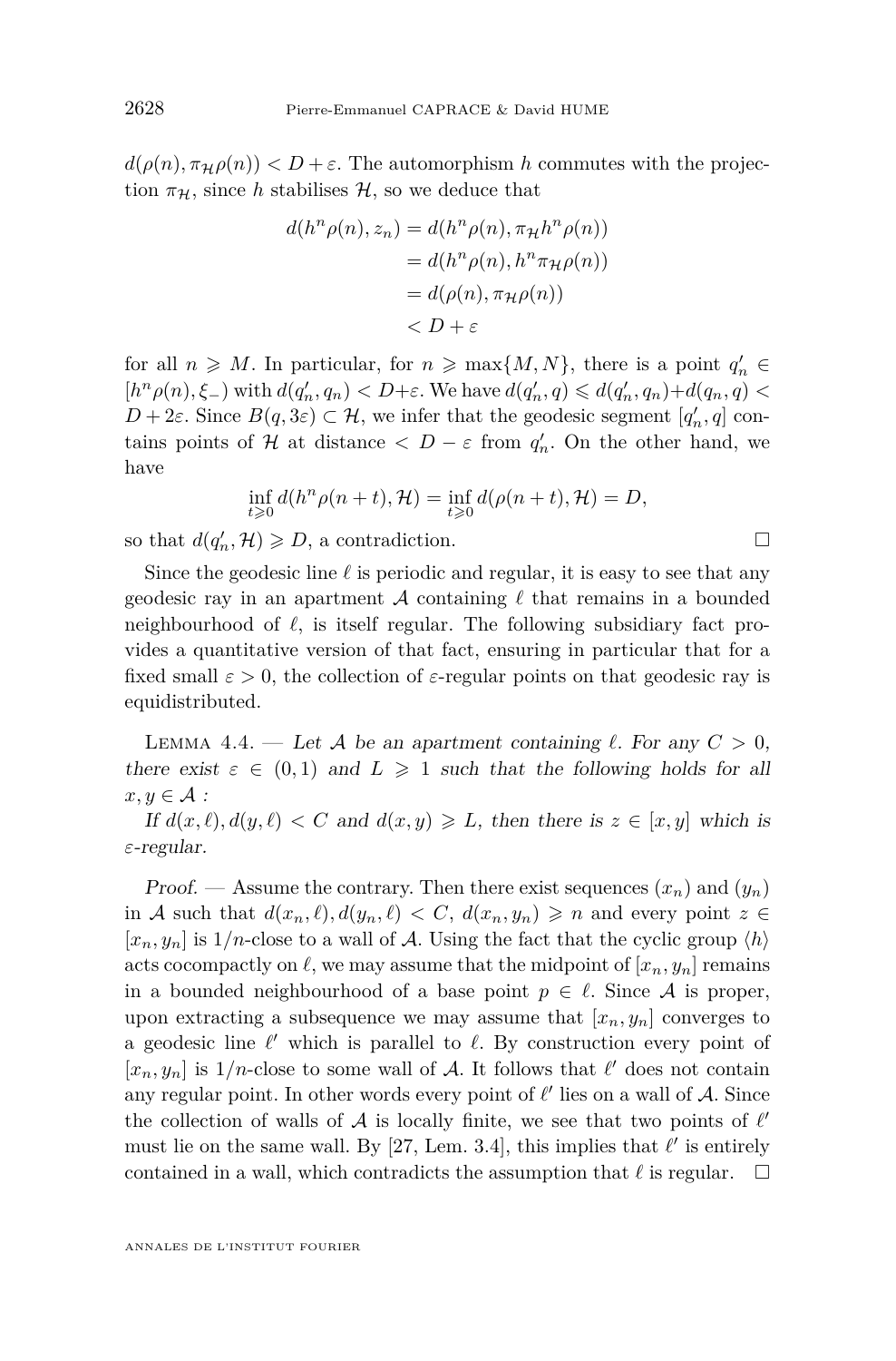Our next goal is to show that the constant *T* in Lemma [4.3](#page-15-0) is bounded above by a constant which depends only on the distance from  $\rho(0)$  to  $\ell$ . This is achieved by the following.

LEMMA 4.5. — Let  $p \in \ell$ . For each  $C \geq 0$ , there is some  $T = T(C) \geq 0$ such that the following holds:

For any geodesic ray  $\rho: \mathbf{R}_{+} \to X$  pointing to  $\xi_{-}$  with  $d(\rho(0), p) < C$ , we have  $\rho(t) \in \mathcal{H}$  for all  $t \geqslant T$ .

Proof. — Assume the contrary. Then there is  $C \geq 0$  and, for each  $n > 0$ , a geodesic ray  $\rho_n: \mathbf{R}_+ \to X$  pointing to  $\xi$  with  $d(\rho_n(0), p) < C$  such that  $\rho_n(t) \notin \mathcal{H}$  for all  $t \in [0, n]$ . Let  $x_n = \rho_n(0)$ . By Lemma [4.3,](#page-15-0) the intersection  $[x_n, \xi] \cap \mathcal{H}$  is a ray, say  $[y_n, \xi]$ . Hence  $d(x_n, y_n) > n$ .

Set  $x'_n = \pi_{\mathcal{H}}(x_n)$ . Recall that  $\mathcal{H}$  is a subset of an apartment. Applying Lemma [4.4,](#page-16-0) we find  $\varepsilon \in (0,1)$  and  $L \geqslant 1$  such that for all  $n > 2L + C$ , the geodesic segment  $[x'_n, y_n]$  contains an  $\varepsilon$ -regular point  $q_n$  such that  $L \leq$  $d(y_n, q_n) \leq 2L$ . In particular  $B(q_n, \varepsilon) \subset \mathcal{H}$ .

We next observe that  $d(x_n, x'_n) \le d(x_n, p) < C$ . Therefore, by the CAT(0) inequality for the geodesic triangle  $(x_n, x'_n, y_n)$ , we see that for *n* sufficiently large, the point  $q_n$  is  $\varepsilon/2$ -close to a point  $q'_n$  belonging to the segment  $[x_n, y_n]$ . Since  $q_n$  is  $\varepsilon$ -regular, it follows that  $q'_n \in \mathcal{H}$ , whence  $q'_n = y_n$  since by construction we have  $[x_n, y_n] \cap \mathcal{H} = \{y_n\}$ . This implies that  $d(y_n, q_n) \leq \varepsilon/2$ , so that  $L \leq \varepsilon/2 < 1$ , a contradiction.

We are now ready to give the proof of Proposition [4.2.](#page-15-0)

Proof of Proposition  $4.2.$  — Assume the contrary. There is a sequence  $M_n > 2n$ , and two sequences  $(x_n), (y_n)$  in *X* such that  $d(x_n, \ell), d(y_n, \ell) < C$ and  $d(x_n, y_n) = M_n$  for all *n* such that  $[x_n, y_n] \cap \mathcal{H}$  is a geodesic segment of length at most  $M_n - n$ .

The cyclic group  $\langle h \rangle$  acts cocompactly on  $\ell$ . Therefore, there is no loss of generality in assuming that  $(x_n)$  remains in a bounded neighbourhood of some base point  $p \in \ell$ . Moreover, upon replacing *h* by its inverse, we may then assume that  $(y_n)$  converges to  $\xi$ <sub>−</sub>.

Let  $\rho_n$  be the geodesic ray joining  $x_n$  to  $\xi$ . By Lemma 4.5, there exists *T* such that  $\rho_n(t) \in \mathcal{H}$  for all  $t \geq T$ . By Lemma [4.4,](#page-16-0) there exists  $\varepsilon \in (0,1)$ ,  $L \geq 1$  and  $t_n \in [T, T + L]$  such that  $\rho_n(t_n)$  is  $\varepsilon$ -regular. Set  $q_n = \rho_n(t_n)$ , so  $B(q_n; \varepsilon) \subset \mathcal{H}$ .

Now let  $y'_n$  be the projection of  $y_n$  to the ray  $\{\rho_n(t)\}_{t \geq T}$ . Since  $d(y_n, \ell)$ *C*, it follows that  $d(y_n, y'_n)$  is uniformly bounded. From the CAT(0) inequality in the triangle  $(x_n, y_n, y'_n)$ , we infer that for *n* sufficiently large, the geodesic segment  $[x_n, y_n]$  contains a point  $q'_n$  which is  $\varepsilon/2$ -close to  $q_n$ .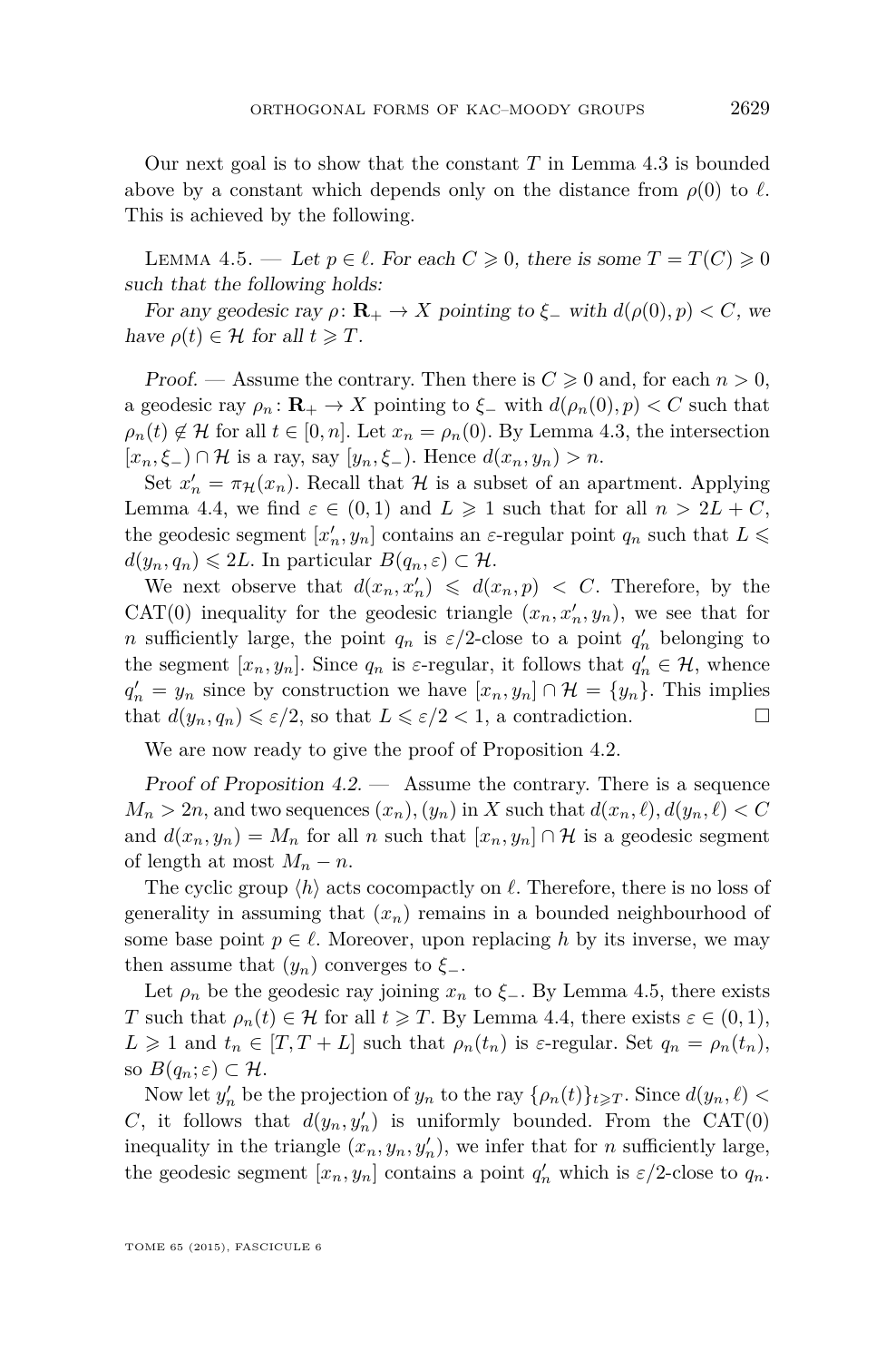<span id="page-18-0"></span>Therefore  $q'_n \in \mathcal{H}$ . Moreover,  $d(x_n, q'_n) \leq d(x_n, q_n) + \varepsilon/2 \leq T + L + \varepsilon/2$ . Notice that the right-hand-side of the preceding inequality is independent of *n*.

By interchanging the roles of  $x_n$  and  $y_n$  in the above argument, we find a  $p$  point  $r'_n \in [x_n, y_n] \cap \mathcal{H}$  such that  $d(y_n, r'_n) \leq T + L + \varepsilon/2$  for all *n* sufficiently large. It follows that the length of the geodesic segment  $[x_n, y_n] \cap \mathcal{H} \supseteq$  $[q'_n, r'_n]$  is at least  $M_n - 2T - 2L - \varepsilon$  for all *n* sufficiently large. This is a contradiction.

We finish this subsection by recording a subsidiary fact on combinatorial hulls.

LEMMA 4.6. — Let *b* ⊂ *H* be a chamber. For each  $C \ge 0$ , there exists  $M = M(C) \geq 0$  such that for any two chambers  $a, a' \subset H$  with  $d(a, \ell) < C$ ,  $d(a', \ell) < C$  and  $d(a, a') \geq M$ , the combinatorial convex hull of  $\{a, a'\}$ contains a chamber in the  $\langle h \rangle$ -orbit of *b*.

*Proof.* — Assume the contrary. Then there exist sequences  $(a_n)$  and  $(a'_n)$ of chambers in  $H$  such that  $d(a_n, \ell) < C$ ,  $d(a'_n, \ell) < C$  and  $d(a_n, a'_n) > n$ , such that the convex hull of  $\{a_n, a'_n\}$  does not contain any chamber in the  $\langle h \rangle$ -orbit of *b*. Since H is locally finite, we may assume, upon extracting and replacing  $a_n$  and  $a'_n$  by other chambers in the same  $\langle h \rangle$ -orbit, that  $a_n = a$  for all *n*. Upon extracting further, we may assume that  $a'_n \to \xi_+$ . Let then  $\mathcal{C}_n$  denote the combinatorial convex hull of  $\{a, a'_n\}$ . Using again the local finiteness of  $H$ , we may extract once more in order to ensure that for all  $r > 0$ , there exists  $N(r)$  such that for all  $m, n \geq N(r)$ , we have  $B(a,r) \cap \mathcal{C}_m = B(a,r) \cap \mathcal{C}_n$ , where  $B(a,r)$  denotes the ball of combinatorial radius *r* around *a* in H.

We next set  $C = \bigcup_{k \geq 0} \bigcap_{n \geq k} C_n$ . Then C is combinatorially convex, since it is the union of an ascending chain of combinatorially convex subsets. In particular  $\mathcal C$  is also closed and convex in the CAT(0)-sense. Observe moreover that the visual boundary  $\partial C$  contains the point  $\xi_+$ . Indeed, let  $\rho$ be a geodesic ray emanating from a point in the chamber *a* and pointing to  $\xi_+$ . Since  $a'_n \to \xi_+$  it follows that the intersection  $\rho \cap B(a,r) \cap C_{N(r)}$  is a geodesic segment whose length tends to infinity with *r*. Since  $B(a, r) \cap$  $\mathcal{C}_{N(r)} \subset \mathcal{C}$  by construction, it follows that  $\mathcal{C}$  contains  $\rho$ , thereby confirming that  $\xi_+ \in \partial \mathcal{C}$ .

Now for each  $n \geq 0$ , we set  $\mathcal{D}_n = h^{-n}\mathcal{C}$ . We have  $\mathcal{D}_n \subset \mathcal{H}$  and  $\xi_+ \in$  $\partial \mathcal{D}_n$  for all *n*. Using the local finiteness of H once more, we may extract a subsequence of  $(\mathcal{D}_n)$  to ensure that for all  $r > 0$ , there exists  $N'(r)$ such that for all  $m, n \ge N'(r)$ , we have  $B(a, r) \cap \mathcal{D}_m = B(a, r) \cap \mathcal{D}_n$ . We then set  $\mathcal{D} = \bigcup_{k \geq 0} \bigcap_{n \geq k} \mathcal{D}_n$ . Arguing similarly as above, we see that  $\mathcal{D}$  is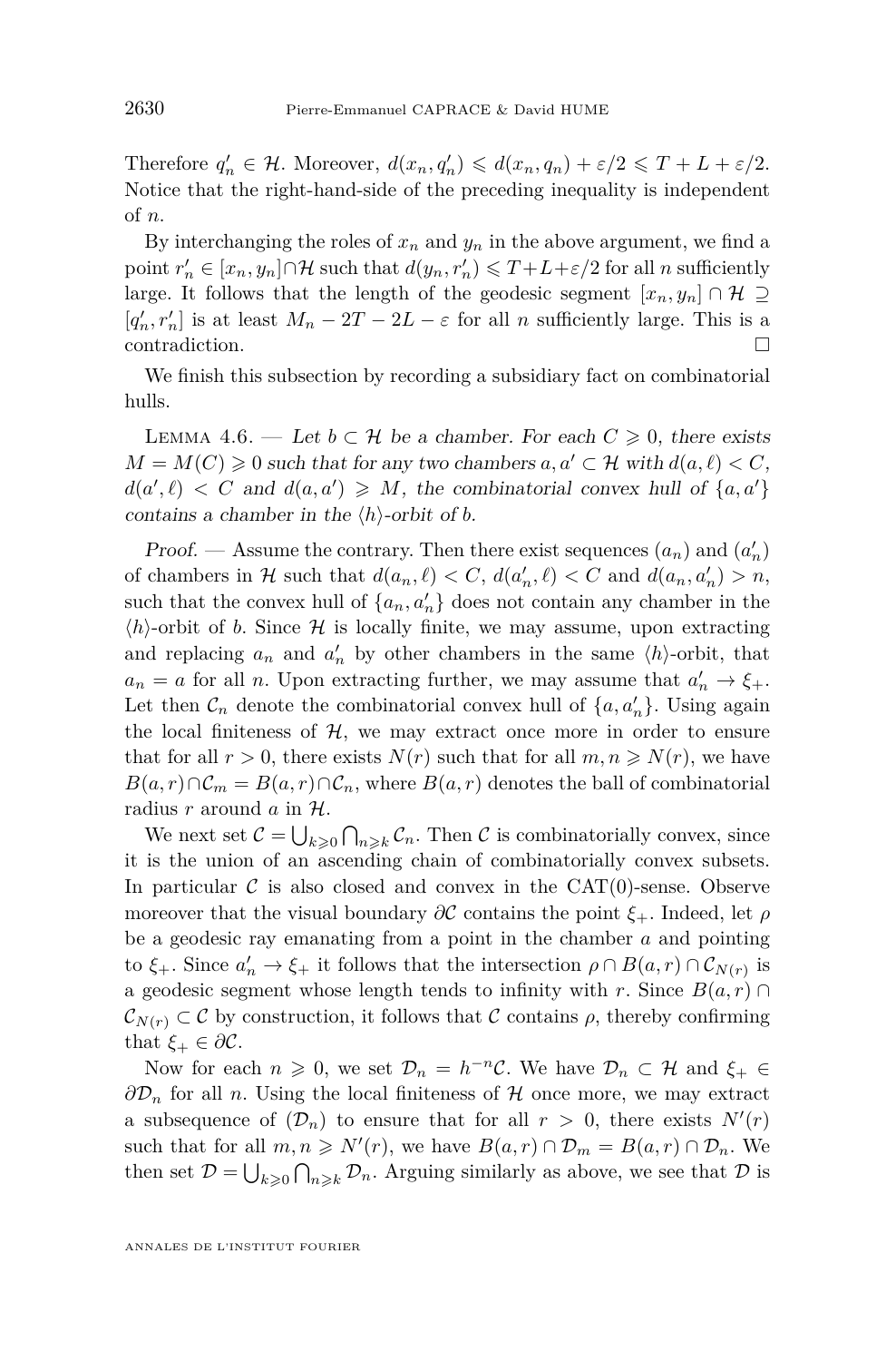combinatorially convex, hence CAT(0)-convex, and that *∂*D contains *ξ*−. Hence  $\{\xi_+,\xi_-\}\subset \partial \mathcal{D}$ , so that  $\mathcal D$  contains a geodesic line parallel to  $\ell$ . From Lemma [4.1](#page-14-0) it follows that  $\mathcal{D} = \mathcal{H}$ . Hence there is some *m* such that  $b \subset \mathcal{D}_m$ . Therefore the chamber  $h^m b$  is contained in  $\mathcal{C}$ , hence in  $\mathcal{C}_n$  for some *n*. This is a contradiction.

#### **4.3. When regular automorphisms are WPD**

We now complete the proof of our criterion for an automorphism of a building to be WPD.

Proof of Theorem [1.2.](#page-5-0) — Let  $h \in G$  be a regular automorphism with axis  $\ell$ , and  $\mathcal H$  denote its combinatorial hull. By hypothesis there exists a chamber *b* in  $H$  whose stabiliser  $G_b$  is finite.

We now fix some  $D > 0$  and some  $x \in X$ . Applying Proposition [4.2](#page-15-0) with  $C = d(x, \ell) + D$  we obtain a constant  $T = T_{x,D}$  such that, for every *m* sufficiently large and every pair of points *y*, *z* with  $d(x, y)$ ,  $d(h<sup>m</sup>x, z) < D$ the geodesic segment  $[y, z] \cap \mathcal{H}$  contains a geodesic segment  $[y', z']$  with  $d(y, y'), d(z, z') < T$ . Applying Lemma [4.4](#page-16-0) with the same constant *C*, we get constants  $\varepsilon \in (0, 1)$  and  $L \ge 1$  such that every geodesic segment of length  $\ge$ *L* contained in the *C*-neighbourhood of  $\ell$  in  $H$  contains an  $\varepsilon$ -regular point. Upon enlarging *m*, we may assume that  $d(x, h^m x) > M + 2\delta + 2L + 2T$ , where  $M = M(C)$  is the constant afforded by applying Lemma [4.6](#page-18-0) to the chamber  $b \subset \mathcal{H}$ , and  $\delta$  denotes the diameter of a chamber.

Let  $P = \{g \in G \mid d(x, gx) < D \text{ and } d(h^m x, gh^m x) < D\}$ . We need to show that *P* is finite.

To this end, let  $x' \in [x, h^m x]$  (resp.  $y' \in [x, h^m x]$ ) be the unique point with  $d(x, x') = T$  (resp.  $d(y', h^{m}x) = T$ ). By Proposition [4.2,](#page-15-0) we have  $[x', y'] \subset \mathcal{H}$ . Since  $d(x', y') > M + 2\delta + 2L$ , there exist two  $\varepsilon$ -regular points  $p, p' \in [x', y']$  such that  $d(p, x') \leq L$  and  $d(p', y') \leq L$ . In particular we have  $d(p, x) \leq T + L$  and  $d(p', h^m x) \leq T + L$ . Moreover  $d(p, p') \geq M + 2\delta$  $\text{since } d(x, h^m x) > M + 2\delta + 2L + 2T.$ 

Let  $a, a' \subset \mathcal{H}$  be the unique chambers containing  $p, p'$  respectively, so that  $d(a, a') \geq M$ . Hence Lemma [4.6](#page-18-0) ensures that the convex hull of  $\{a, a'\}$ contains a chamber *b*' in the  $\langle h \rangle$ -orbit of *b*. In particular *b*' has finite stabiliser. We claim that

 $P \subseteq \{g \in G \mid ga \cup ga' \subset \mathcal{H} \text{ and } max\{d(a, ga), d(a', ga')\} \leq D\}$ .

Indeed, let  $g \in P$ . Then  $d(gx, \ell) < C$  and  $d(gh^mx, \ell) < C$ . Thus Propo-sition [4.2](#page-15-0) yields a segment  $[x'_g, y'_g] \subset [gx, gh^mx] \cap \mathcal{H}$  such that  $d(gx, x'_g)$ 

TOME 65 (2015), FASCICULE 6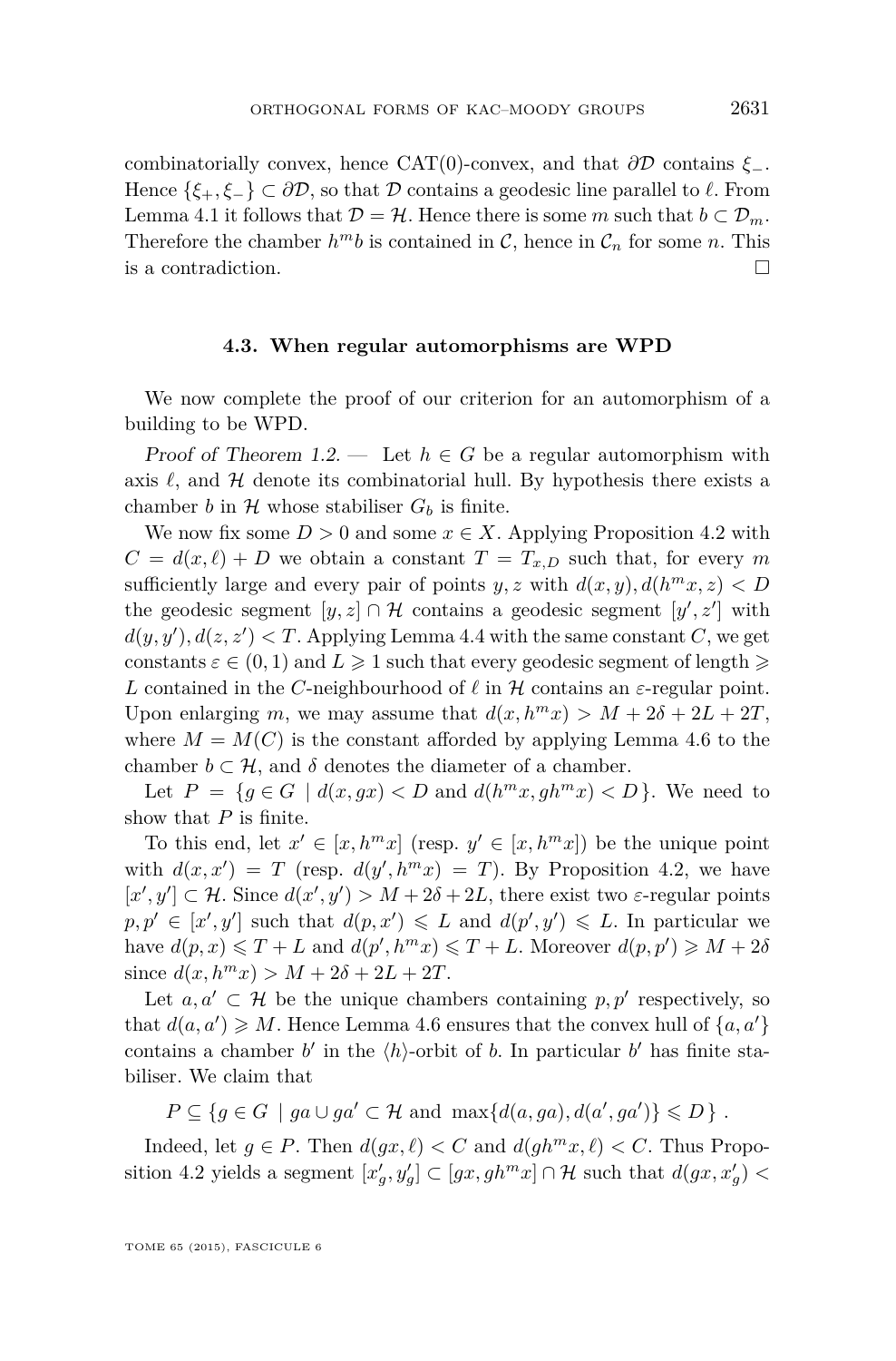<span id="page-20-0"></span>*T* and  $d(gh^{m}x, y'_{g}) < T$ . By the definition of *x*<sup>'</sup> and *y*<sup>'</sup>, it follows that  $[gx', gy'] \subset [x'_g, y'_g] \subset \mathcal{H}$ , since  $d(x, x') = d(y', h^m x) = T$ . In particular we have  $gp, gp' \in [x'_{g}, y'_{g}]$ , so that  $gp, gp' \in \mathcal{H}$ . The points  $gp$  and  $gp'$  are regular, so we infer that *ga* and *ga'* are both chambers contained in  $H$ .

Since the displacement function  $z \mapsto d(z, gz)$  is convex (see [\[6,](#page-26-0) Proposition II.6.2(3)]), we have

$$
\max\{d(p, gp), d(p', gp') \le \max\{d(x, gx), d(h^m x, gh^m x)\}\le D
$$

Hence we deduce that  $\max\{d(a, ga), d(a', ga')\} \le D$  and the claim is verified.

The convex hull of  $\{a, a'\}$  is bounded and contains the chamber *b'*, so the claim implies that there exists a constant  $D'$  such that

$$
P \subseteq \{ g \in G \mid gb' \subset \mathcal{H} \text{ and } d(b', gb') \leqslant D' \}.
$$

Since  $\mathcal H$  is proper and the stabiliser of  $b'$  is finite, we conclude that  $P$  is indeed finite. Hence *h* is WPD.

We record the following immediate consequence of Theorems [1.1](#page-3-0) and [1.2.](#page-5-0)

COROLLARY 4.7. — Let *X* be a building of type  $(W, S)$ , with *S* finite, and let  $G \leq \text{Aut}(X)$  be a group acting with finite chamber stabilisers. If *G* contains a strongly contracting, regular automorphism, then *G* is either virtually cyclic or acylindrically hyperbolic.

A sufficient condition for *G* to act with finite chamber stabilisers is that the *G*-action is metrically proper. However, the latter condition is much stronger: for example, the orthogonal forms of real Kac–Moody groups will be shown below to act on their building with finite chamber stabilisers, but their action is not metrically proper. Similarly, the action of a graph product of infinite groups on the associated right-angled building (see Proposition [6.2](#page-26-0) below) is not metrically proper.

#### **5. Acylindrical hyperbolicity for groups acting on buildings**

The goal of this chapter is to prove Theorem [1.3.](#page-5-0) The subtlety here is in ensuring that a strongly contracting axis is regular. We begin by studying this in the simplest case of the action of a Coxeter group on its Davis complex.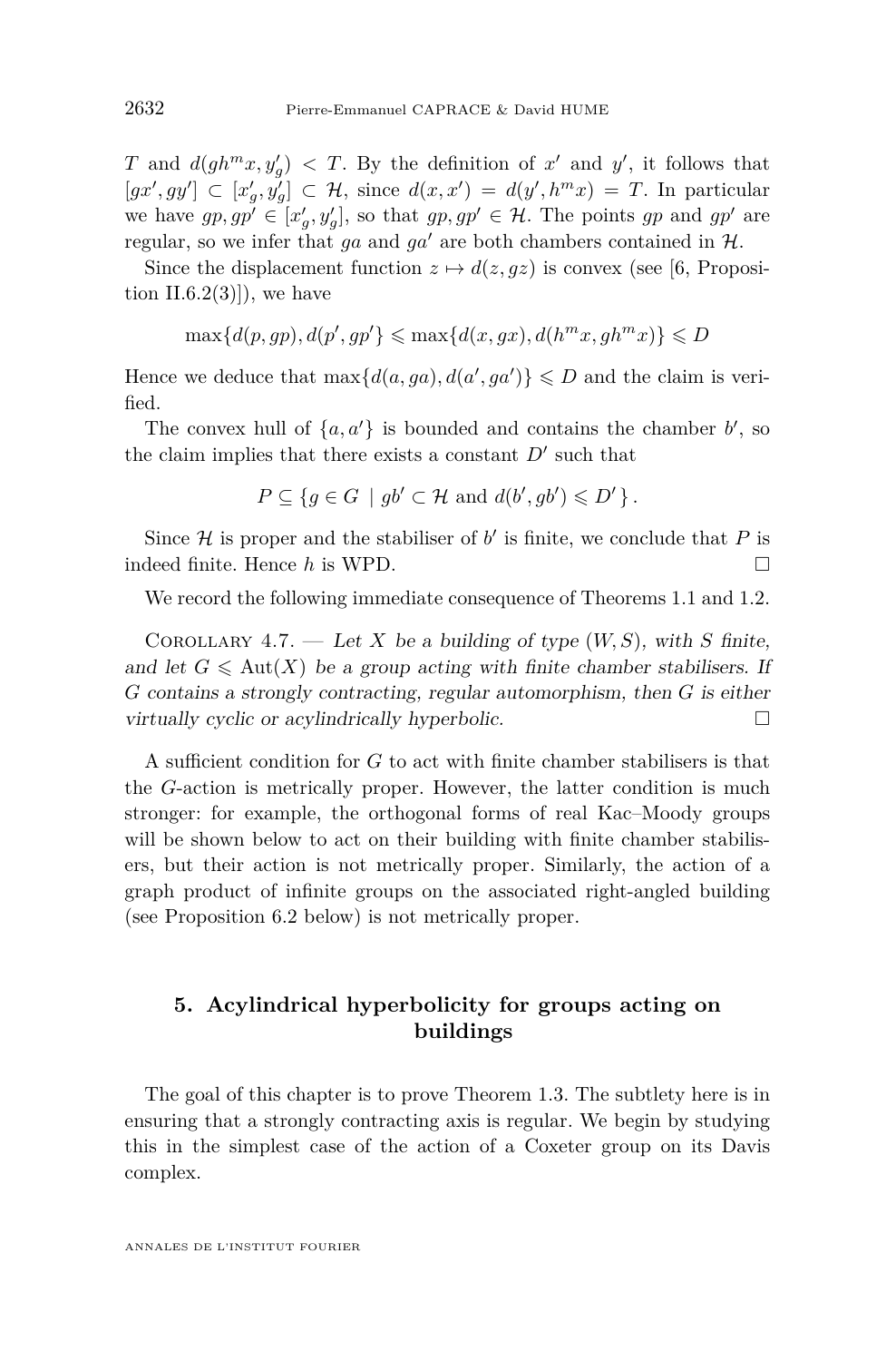#### <span id="page-21-0"></span>**5.1. Regular strongly contracting elements of Coxeter groups**

PROPOSITION  $5.1.$  — Let  $(W, S)$  be an irreducible, non-spherical, nonaffine Coxeter system with *S* finite. Then *W* contains an element *w* acting as a regular, strongly contracting, automorphism of the Davis complex *X*.

Proof. — It is proved in [\[9,](#page-27-0) Cor. 4.7] that *W* contains rank 1 elements: in fact, any Coxeter element, defined as the product of all elements of *S* taken in an arbitrary order, is rank 1. Since *X* is proper, rank 1 elements are strongly contracting (see [\[5,](#page-26-0) Th. 5.4]). However, an extra argument is needed to ensure the existence of such elements that are also regular. One possible way to do so would be to show that the Coxeter elements are regular, i.e. no non-zero power of a Coxeter element stabilises a wall. This is proved to be the case in [\[23,](#page-27-0) Lem. 3.4] under the extra hypothesis that *W* is the Weyl group of a Kac–Moody algebra, i.e. *W* is crystallographic, in the sense that the only Coxeter numbers involved in the Coxeter presentation of *W* with respect to *S* belong to the set  $\{2, 3, 4, 6, \infty\}$ . It is very likely that Coxeter elements are regular in all irreducible, non-spherical, nonaffine Coxeter groups. Nevertheless, in order to deal with general Coxeter groups, we will follow an alternative approach, using  $CAT(0)$  cube complexes. Notice however that the case of crystallographic Coxeter groups is the only relevant one for the Main Theorem and the Corollary from the introduction.

By Lemma 5.2 below, the *W*-action on its Niblo–Reeves CAT(0) cube complex *Y* is essential, without a fixed point at infinity. Moreover *Y* is irreducible and finite-dimensional. It then follows from [\[13,](#page-27-0) Prop. 5.1] that *Y* contains a pair of distinct hyperplanes  $\hat{h}$ ,  $\hat{h}'$  such that no hyperplane crosses both of them. The same property therefore holds in the Davis complex *X*. Now let  $g \in W$  be the product of the two reflections associated with  $\hat{h}$  and  $\hat{h}'$ . Let  $V^+$  be a neighbourhood of its attracting fixed point in *∂X* (resp. *V*<sup>-</sup> be a neighbourhood of its repelling fixed point) containing no boundary point of  $\hat{h}$  or  $\hat{h}'$ . By [\[9,](#page-27-0) Prop. 3.5 and Cor. 4.7] there exists a rank 1 element  $w \in W$  whose attracting and repelling fixed points belong respectively to  $V^+$  and  $V^-$ . If w were not regular, then its attracting and repelling fixed points would belong to the boundary of a hyperplane. By construction, that hyperplane would cross both  $\hat{h}$  and  $\hat{h}'$ , which is a contradiction.

LEMMA  $5.2.$  — Let  $(W, S)$  be an irreducible, non-spherical, non-affine Coxeter system with *S* finite and let *Y* be the associated CAT(0) cube complex, as constructed by Niblo–Reeves [\[26\]](#page-27-0). Then *Y* is an irreducible,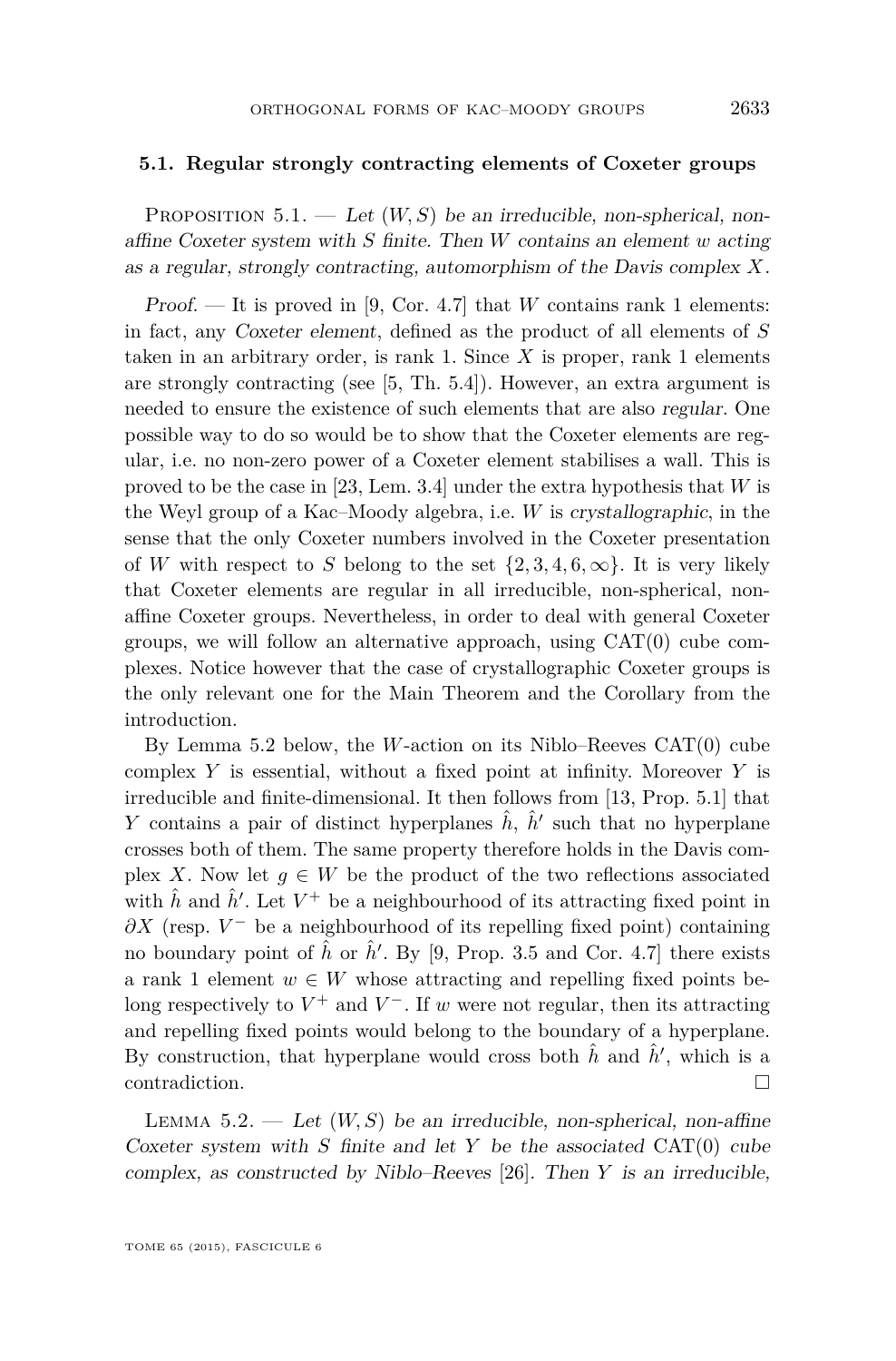<span id="page-22-0"></span>proper, finite-dimensional cube complex. Moreover the *W*-action on *Y* is proper, essential, without a fixed point in *∂Y* .

Proof. — The assertions that *Y* is proper, finite-dimensional, and that the *W*-action is proper, are proved in [\[26\]](#page-27-0). That *W* acts essentially follows from [\[10,](#page-27-0) Lem. 2.19], which ensures that every hyperplane belongs to an infinite set consisting of those hyperplanes bounded by an infinite chain of half-spaces. Given a point  $\xi \in \partial Y$ , consider a hyperplane h<sup>*i*</sup> which is transverse to a geodesic ray pointing to  $\xi$ . Then the reflection of W associated with  $\hat{h}$  swaps the corresponding two half-spaces of Y, and therefore it does not fix *ξ*.

It remains to show that *Y* is irreducible. If that were not the case, then by [\[13,](#page-27-0) Lem. 2.5] the set of hyperplanes of *Y* would be partitioned into two subsets  $\mathcal{H}_1 \sqcup \mathcal{H}_2$  such that every hyperplane in  $\mathcal{H}_1$  crosses every hyperplane in  $\mathcal{H}_2$ . By [\[10,](#page-27-0) Cor. F], there is a pair of reflections  $r, r'$  in W such that the group  $\langle r, r' \rangle$  is not contained in any proper parabolic subgroup of *W*. The two hyperplanes  $\hat{h}$  and  $\hat{h}'$  respectively stabilised by *r* and *r'* must be disjoint. Therefore, upon exchanging  $\mathcal{H}_1$  and  $\mathcal{H}_2$ , we may assume that they both belong to  $\mathcal{H}_1$ . In particular so do all hyperplanes in the  $\langle r, r' \rangle$ orbit of  $\hat{h}$ . As remarked above, every hyperplane belongs to an infinite set consisting of those hyperplanes bounded by an infinite chain of half-spaces. In particular  $\mathcal{H}_2$  must also contain such an infinite set of hyperplanes. We now invoke the Grid Lemma from [\[10,](#page-27-0) Lem. 2.8]. This implies that *W* is of affine type, which is a contradiction.  $\Box$ 

#### **5.2. Straight elements and their combinatorial hulls**

Let  $(W, S)$  be a Coxeter system. An element  $w \in W$  is called *straight* if  $\ell_S(w^n) = n\ell_S(w)$  for all *n*, where  $\ell_S$  denotes the word length with respect to the generating set *S*. Various criteria ensuring that an element is straight are provided by T. Marquis' paper [\[24\]](#page-27-0). We extract the following.

LEMMA 5.3. — Let  $w \in W$  be an element acting as a regular automorphism of the Davis complex of (*W, S*). Then *w* is straight if and only if it is of minimal length in its conjugacy class.

 $Proof. - By Lemma 4.1 from [24], any straight element is of minimal$  $Proof. - By Lemma 4.1 from [24], any straight element is of minimal$  $Proof. - By Lemma 4.1 from [24], any straight element is of minimal$ length in its conjugacy class.

Suppose conversely that *w* is of minimal length in its conjugacy class. Let  $\Sigma$  denote the Davis complex, and  $c_0$  be the fundamental chamber (corresponding to the trivial element of *W*). Since *w* is regular, it has an axis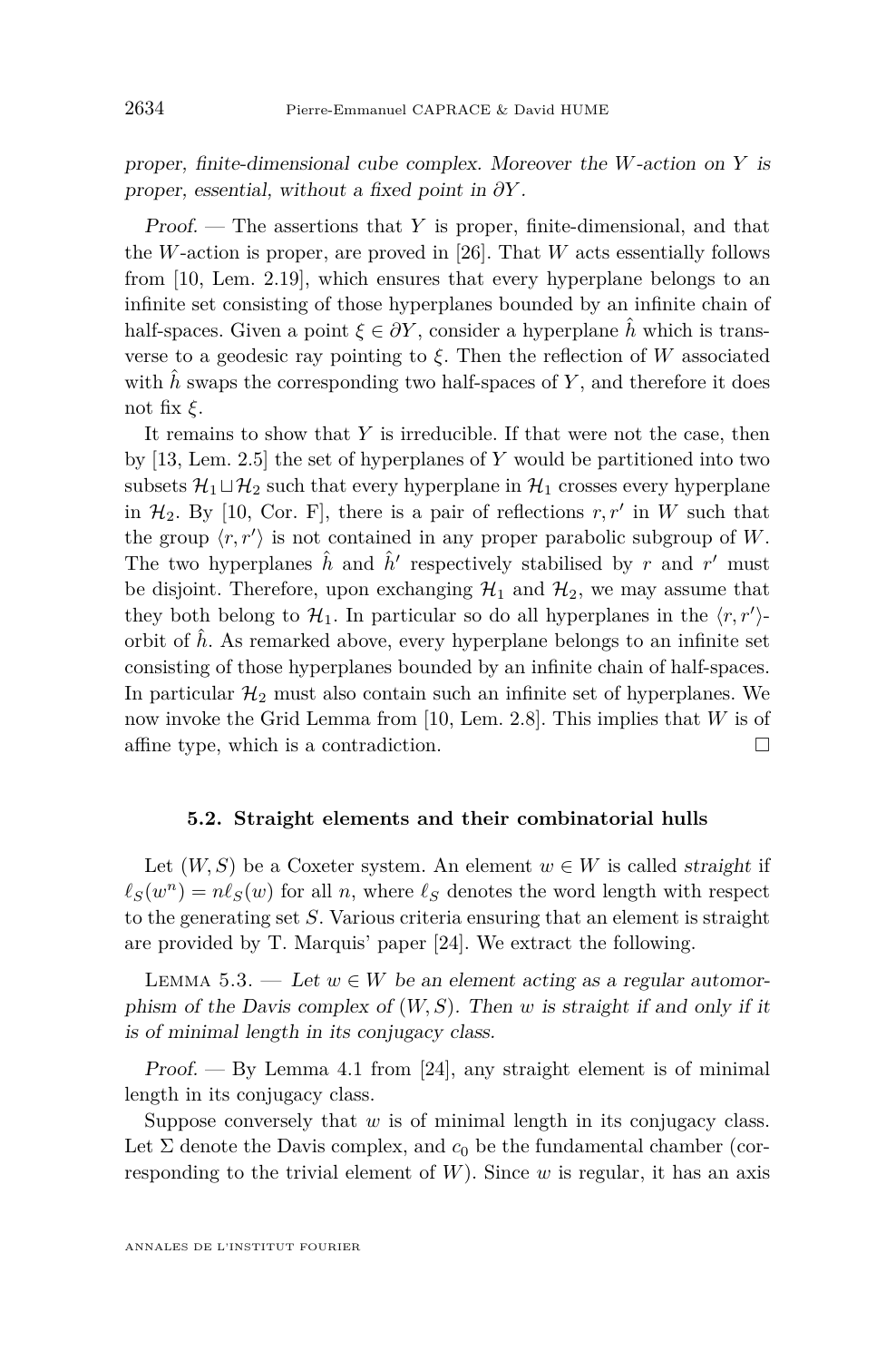<span id="page-23-0"></span>meeting the interior of some chamber *c* of  $\Sigma$ . Therefore *w* has a conjugate element *v* with an axis meeting the interior of  $c_0$ . By Remark 4.4 from [\[24\]](#page-27-0), it follows that *v* is straight. Thus *v* is also of minimal length within its conjugacy class. Hence  $\ell_S(v) = \ell_S(w)$ . Therefore, Lemma 4.2 from [\[24\]](#page-27-0) ensures that *w* is straight as well.

We also record a criterion ensuring that a chamber of a building is contained in the combinatorial hull of a given automorphism.

LEMMA 5.4. — Let *X* be a building of type  $(W, S)$ . Let  $h \in Aut(X)$  and let *b* be a chamber of *X* such that the Weyl-distance  $w = \delta(b, hb) \in W$  is straight, of minimal length in its conjugacy class, and is a regular isometry of the Davis complex of (*W, S*). Then the following hold.

- (i) *h* is a regular automorphism of *X*.
- (ii) *b* is contained in the combinatorial hull of *h*.
- (iii) If *w* is strongly contracting on the Davis complex of (*W, S*), then *h* is strongly contracting on *X*.

Proof. — We first claim for that all  $m < n \in \mathbb{Z}$ , we have  $\delta(h^m b, h^n b)$  =  $w^{n-m}$ . Indeed, there exists a gallery of length  $(n-m)\ell_S(w)$  joining  $h^m b$  to  $h<sup>n</sup>b$ , whose type is the word  $w<sup>n-m</sup>$ . Since *w* is straight, it follows that the word  $w^{n-m}$  is reduced. Therefore the gallery we constructed is minimal. The claim follows.

Therefore the set  $\{h^n b \mid n \in \mathbb{Z}\}$  is isometric (with respect to the Weyldistance) to a subset of an apartment, and is hence contained in some apartment, say A. Let  $\rho = \rho_{A,b}$  be the retraction onto A based at *b* and let  $\gamma = \rho \circ h$ . We see that  $\gamma$  belongs to the automorphism group of the apartment  $A$ , which is isomorphic to  $W$ . Viewing  $b$  as the fundamental chamber of A, we obtain a specific isomorphism  $\text{Aut}(\mathcal{A}) \to W$  which maps each chamber  $b'$  to the unique element of  $W$  mapping  $b$  to  $b'$ . In particular this isomorphism maps  $\gamma$  to *w*. We view that isomorphism as an identification, so  $\gamma = w$ .

Notice that  $\bigcap_{n\in\mathbb{Z}}h^n\mathcal{A}$  is non-empty (because it contains  $\{h^nb \mid n\in\mathbb{Z}\}\big)$ , closed, CAT(0)-convex and  $\langle h \rangle$ -invariant. Therefore it contains an *h*-axis, say  $\ell$ . Since the retraction  $\rho$  fixes  $\mathcal A$  pointwise, it follows that  $\ell$  is also a *w*-axis. By assumption, *w* is regular, so we see that  $\ell$  is a regular line, hence *h* is regular. This proves (i).

Since  $\bigcap_{n\in\mathbb{Z}}h^n\mathcal{A}$  is also combinatorially convex, and contains  $\ell$ , it contains the combinatorial hull H of h in X. In particular  $\mathcal{H} \subseteq \mathcal{A}$ . Moreover, *h* and *w* share a common axis, implying that  $H$  is also the combinatorial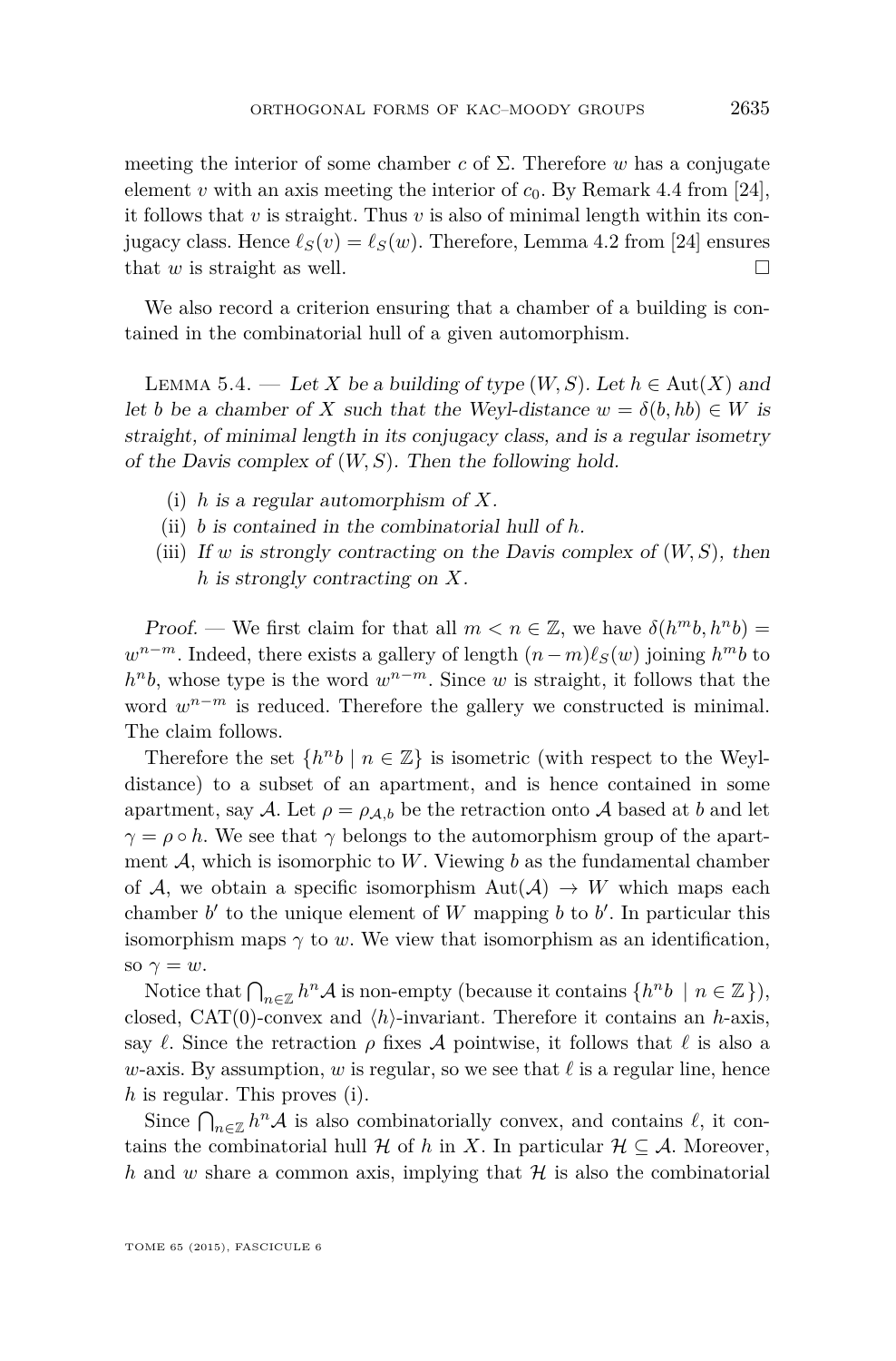hull of *w*. Therefore, it suffices to show that *b* belongs to the combinatorial hull  $\mathcal{H}_w$  of w.

Assume that this is not the case. Then there exists a half-apartment h containing *b* but no chamber of  $\mathcal{H}_w$ . Since the maximal number of pairwise intersecting walls in  $\mathcal A$  is bounded (this amounts to saying that the Niblo– Reeves cube complex *Y* is finite-dimensional, see Lemma [5.2\)](#page-21-0), there is some  $m > 0$  such that the half-apartments  $(w^{mi} \mathfrak{h})_{i \in \mathbb{Z}}$  are pairwise disjoint. In particular the wall  $\partial(w^m \mathfrak{h})$  does not separate *b* from  $w^{2m}$ *b*, so the chamber  $w^m b$  does not lie on any minimal gallery between *b* and  $w^{2m} b$ . This implies that  $\ell_S(w^{2m}) < 2\ell_S(w^m)$ , contradicting that *w* is straight. This proves (ii).

For Assertion (iii), observe that if *h* stabilises a residue *R* of type *J*, where *J* is a subset of *S*, then  $\ell \subset R$  hence  $\mathcal{H} \subset \mathcal{R}$ , since residues are combinatorially convex. Thus  $R$  is the unique residue of type  $J$  containing  $H$ . Hence  $R \cap A$  is the unique residue of type *J* of the apartment A containing H. Hence  $R \cap A$  is stabilised by *w*. The desired assertion now follows from Theorem 5.1 in [\[9\]](#page-27-0).  $\Box$ 

#### **5.3. Strongly contracting WPD automorphisms of buildings**

Proof of Theorem [1.3.](#page-5-0) — Let *b* be a chamber with finite stabiliser. By hypothesis the *G*-orbit of *b* contains a subset of an apartment which is the  $W_0$ -orbit of a chamber, where  $W_0$  is some finite index subgroup of the Weyl group *W*. We may assume that  $W_0$  is normal in *W*.

Let  $w \in W$  be an element acting as a regular, strongly contracting automorphism of the Davis complex of (*W, S*), see Proposition [5.1.](#page-21-0) Upon replacing *w* by a suitable power, we may assume that  $w \in W_0$ . Replacing *w* by a conjugate, we may also assume that *w* is of minimal length in its conjugacy class. By Lemma [5.3,](#page-22-0) it follows that *w* is straight.

By hypothesis, the image of the map  $g \mapsto \delta(b, gb)$  contains  $W_0$ . In particular, there exists some  $h \in G$  with  $\delta(b, hb) = w$ . By Lemma [5.4](#page-23-0) the element *h* is regular and strongly contracting, and *b* is contained in its combinatorial hull. Theorem [1.2](#page-5-0) implies that *h* is WPD. Now Theorem [1.1](#page-3-0) ensures that *G* is acylindrically hyperbolic or virtually cyclic. But the latter case is impossible, because it would imply that *G*, and hence also *W*, is 0- or 2-ended.  $\Box$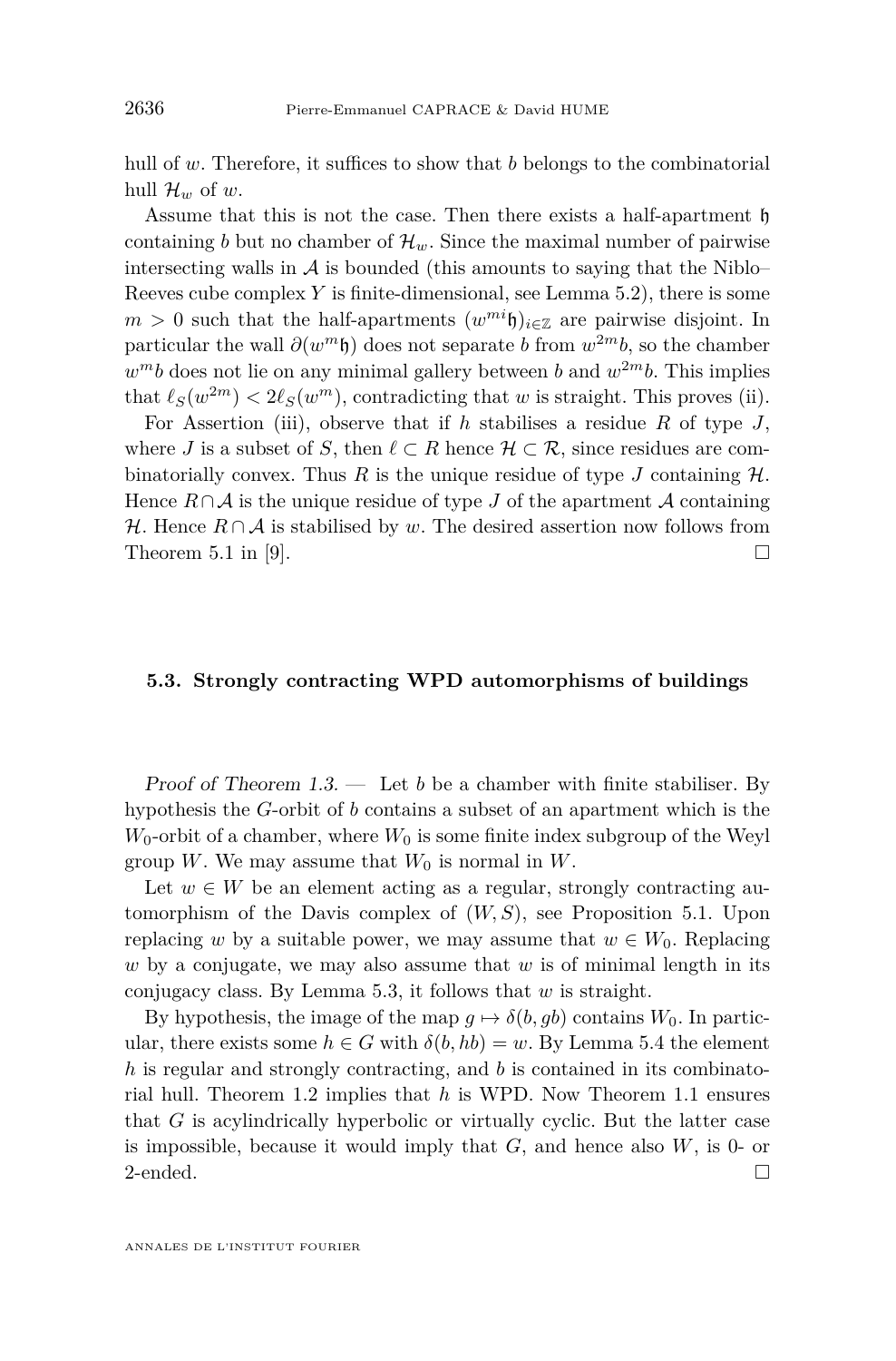#### **6. Applications**

#### <span id="page-25-0"></span>**6.1. Orthogonal forms of Kac–Moody groups**

The goal of this section is to prove the Main Theorem from the Introduction.

PROPOSITION 6.1. — Let *A* be a generalized Cartan matrix of irreducible, non-spherical, non-affine type, and  $\mathcal{G}_A(F)$  be a Kac–Moody group of type *A* over a field *F*. Let  $X^+$  be one of the two factors of the twin building associated with  $\mathcal{G}_A(F)$  and  $\mathcal{A}^+$  be the standard apartment of  $X^+$ .

Then Stab<sub>K<sub>A</sub>(*F*)</sub>( $\mathcal{A}^+$ ) is chamber-transitive on  $\mathcal{A}^+$ ; moreover every chamber of  $\mathcal{A}^+$  has finite stabiliser in  $\mathcal{K}_A(F)$ .

Proof. — Let  $C = (C^+, C^-)$  be the standard twin chamber and  $\mathcal{A} =$  $(\mathcal{A}^+, \mathcal{A}^-)$  the standard twin apartment.

We first prove that  $\text{Stab}_{\mathcal{K}_A(F)}(\mathcal{A}^+)$  is transitive on the chambers of  $\mathcal{A}^+$ . Indeed, for any  $i \in I$ , consider the rank 1 subgroup  $G_i \cong SL_2(F)$ . By the definition of the Chevalley involution  $\omega$ , we know that  $G_i$  is  $\omega$ invariant and that  $\omega$  acts on  $G_i$  as the transpose-inverse automorphism. Therefore we have  $\mathcal{K}_A(F) \cap G_i = \psi_i(SO_2(F))$ . In particular we have  $r_i =$  $\psi_i(\begin{pmatrix} 0 & 1 \\ -1 & 0 \end{pmatrix}) \in \mathcal{K}_A(F)$ . By construction of the building  $X^+$ , the element  $r_i$  stabilises  $A^+$  and maps the chamber  $C^+$  to the unique chamber of  $\mathcal{A}^+$  which is  $r_i$ -adjacent to it. Therefore the subgroup  $\tilde{W} = \langle r_1, \ldots, r_n \rangle \leq$  $\mathcal{K}_A(F)$  stabilises  $\mathcal{A}^+$  and is transitive on the set of its chambers. This proves the claim.

It remains to prove that the stabiliser in  $\mathcal{K}_A(F)$  of every chamber of  $\mathcal{A}^+$  is finite. By the claim, it suffices to prove this for  $C^+$ . For each  $g \in$ Stab<sub>K<sub>A</sub>(F)</sub>(C<sup>+</sup>), we have  $g(C^-) = g\omega(C^+) = \omega g(C^+) = \omega(C^+) = C^-$ . Therefore  $\text{Stab}_{\mathcal{K}_A(F)}(C^+) = \text{Stab}_{\mathcal{K}_A(F)}(C^+, C^-) = \mathcal{K}_A(F) \cap T$ . By construction  $T \cong (F^{\times})^n$  and  $\omega$  preserves *T* and acts on it by taking inverses. Therefore an element  $\eta(y_1, \ldots, y_n) \in T$  is fixed by  $\omega$  if and only if  $y_i^2 = 1$ for all  $i$ . The latter polynomial equation has at most two roots in  $F$ , so that  $|\mathcal{K}_A(F) \cap T| \leqslant 2^n$ . *<sup>n</sup>*.

To complete the proof of the Main Theorem and of Corollary [1.4,](#page-6-0) we ap-ply Theorem [1.3](#page-5-0) to deduce that the orthogonal form  $\mathcal{K}(F)$ , and more generally any subgroup containing a finite index subgroup of  $\text{Stab}_{\mathcal{K}_A(F)}(\mathcal{A}^+),$ is acylindrically hyperbolic.

TOME 65 (2015), FASCICULE 6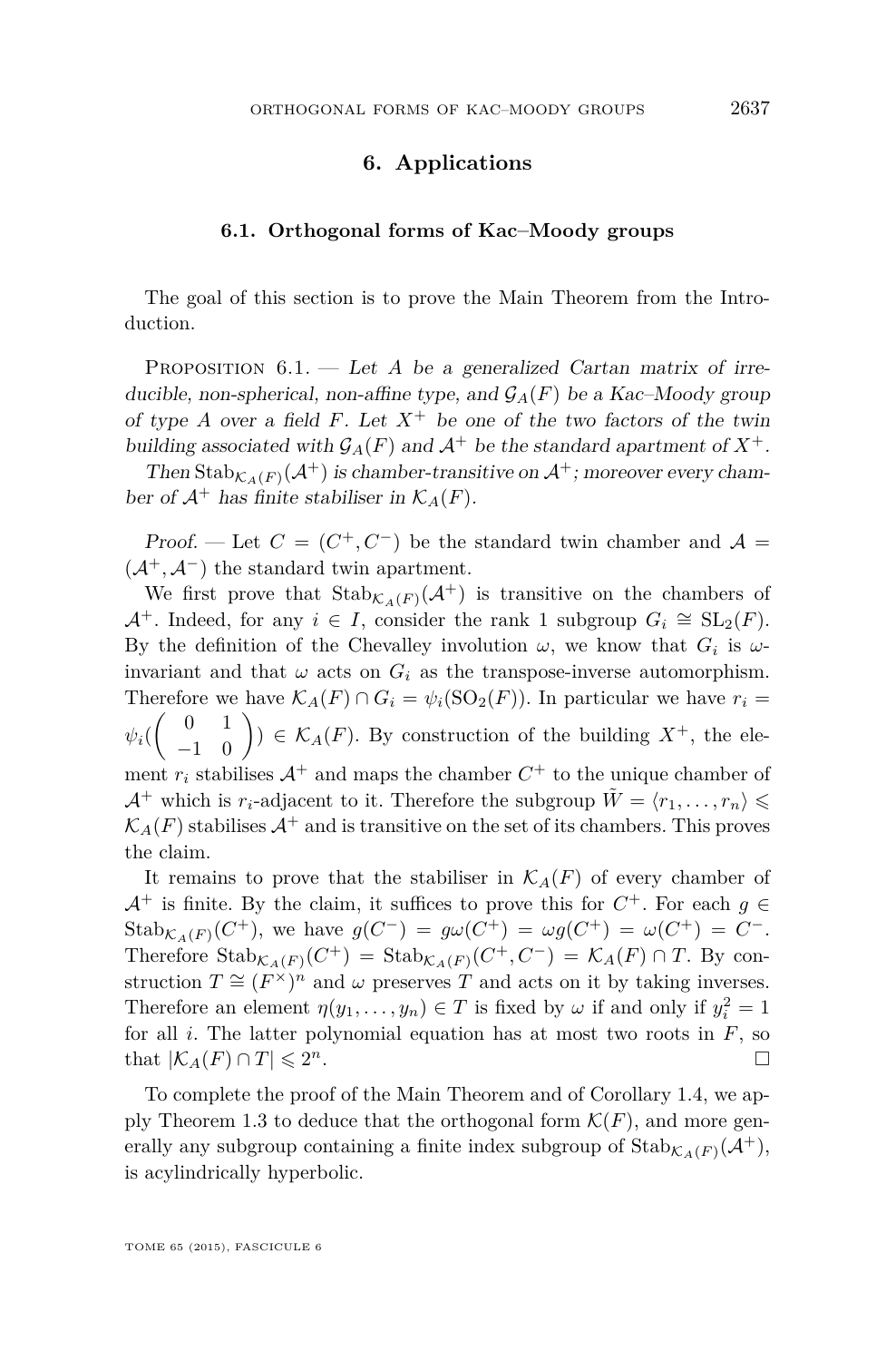#### **6.2. Graph products**

<span id="page-26-0"></span>Let  $\Gamma = (V, E)$  be a finite simple graph with more than one vertex. Let  $(G_v)_{v \in V}$  be a collection of non-trivial groups indexed by *V*. The graph product of the groups  $(G_v)_{v \in V}$  along  $\Gamma$  is the group *G* defined as the quotient of the free product  $*_{v \in V} G_v$  by the relations  $[G_v, G_w] = 1$ , where {*v, w*} runs over all pairs of vertices spanning an edge of Γ. We say that the graph product is irreducible if Γ is not a join, i.e. if *V* has no non-trivial partition  $V = V_1 \cup V_2$  such that every vertex in  $V_1$  is adjacent to every vertex in  $V_2$ . Notice that if  $\Gamma$  is not irreducible, then the graph product *G* splits non-trivially as a direct product of groups, and thus cannot be acylindrically hyperbolic (unless one of the factors is finite).

Define  $W_{\Gamma}$  to be the right-angled Coxeter group indexed by  $\Gamma$ , i.e. the graph product of groups of order 2 along Γ. An important feature of graph products along  $\Gamma$  is that they act on right-angled buildings with Weyl group *W*Γ.

PROPOSITION 6.2. — The graph product *G* of the groups  $(G_v)_{v \in V}$  along the graph Γ acts by automorphisms on a right-angled building *X* with Weyl group  $W_{\Gamma}$ . The action on the set of chambers is free and transitive.

 $Proof.$  — See [\[16,](#page-27-0) Theorem 5.1].

Proof of the Corollary. — If Γ has exactly two vertices, then *G* is a nontrivial free product. Therefore the *G*-action on the associated Bass–Serre tree is acylindrical, and the desired result follows.

If Γ has more than two vertices, then the building *X* afforded by Proposition 6.2 is of irreducible, non-spherical and non-affine type. Proposition 6.2 therefore ensures that the hypotheses of Theorem [1.3](#page-5-0) are satisfied.  $\Box$ 

#### BIBLIOGRAPHY

- [1] P. Abramenko & K. S. Brown, Buildings, Graduate Texts in Mathematics, vol. 248, Springer, New York, 2008, Theory and applications, xxii+747 pages.
- [2] W. Ballmann, Lectures on spaces of nonpositive curvature, DMV Seminar, vol. 25, Birkhäuser Verlag, Basel, 1995, With an appendix by Misha Brin, viii+112 pages.
- [3] M. Bestvina, K. Bromberg & K. Fujiwara, "Bounded cohomology with coefficients in uniformly convex Banach spaces", <http://arxiv.org/abs/1306.1542>.
- [4] ——— , "Constructing group actions on quasi-trees and applications to mapping class groups", <http://arxiv.org/abs/1006.1939>, to appear in Publ. Math. IHES.
- [5] M. Bestvina & K. Fujiwara, "A characterization of higher rank symmetric spaces via bounded cohomology", Geom. Funct. Anal. **19** (2009), no. 1, p. 11-40.
- [6] M. R. BRIDSON & A. HAEFLIGER, Metric spaces of non-positive curvature, Grundlehren der Mathematischen Wissenschaften [Fundamental Principles of Mathematical Sciences], vol. 319, Springer-Verlag, Berlin, 1999, xxii+643 pages.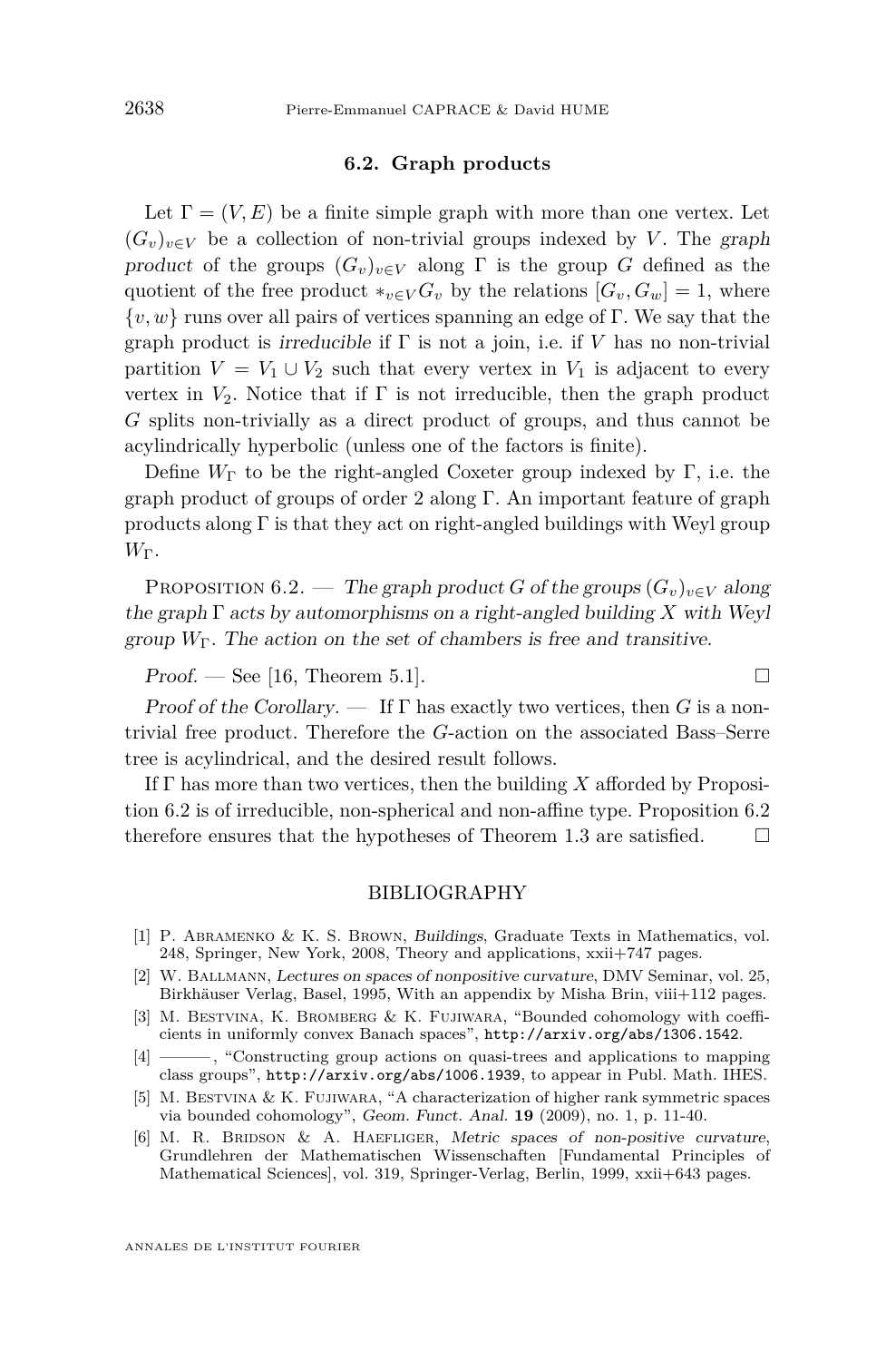- <span id="page-27-0"></span>[7] S. de Buyl, M. Henneaux & L. Paulot, "Extended *E*<sup>8</sup> invariance of 11 dimensional supergravity", J. High Energy Phys. (2006), no. 2, p. 056, 11 pp. (electronic).
- [8] S. CANTAT & S. LAMY, "Normal subgroups in the Cremona group", Acta Math. **210** (2013), no. 1, p. 31-94, With an appendix by Yves de Cornulier.
- [9] P.-E. Caprace & K. Fujiwara, "Rank-one isometries of buildings and quasimorphisms of Kac-Moody groups", Geom. Funct. Anal. **19** (2010), no. 5, p. 1296- 1319.
- [10] P.-E. Caprace & T. Marquis, "Open subgroups of locally compact Kac-Moody groups", Math. Z. **274** (2013), no. 1-2, p. 291-313.
- [11] P.-E. CAPRACE & N. Monop, "Isometry groups of non-positively curved spaces: discrete subgroups", J. Topol. **2** (2009), no. 4, p. 701-746.
- [12] P.-E. Caprace & B. Rémy, "Simplicity and superrigidity of twin building lattices", Invent. Math. **176** (2009), no. 1, p. 169-221.
- [13] P.-E. CAPRACE & M. SAGEEV, "Rank rigidity for CAT(0) cube complexes", Geom. Funct. Anal. **21** (2011), no. 4, p. 851-891.
- [14] F. Dahmani, V. Guirardel & D. V. Osin, "Hyperbolically embedded subgroups and rotating families in groups acting on hyperbolic spaces", [http://arxiv.org/](http://arxiv.org/abs/1111.7048) [abs/1111.7048](http://arxiv.org/abs/1111.7048), to appear in Mem. Amer. Math. Soc.
- [15] T. Damour, A. Kleinschmidt & H. Nicolai, "Hidden symmetries and the fermionic sector of eleven-dimensional supergravity", Phys. Lett. B **634** (2006), no. 2-3, p. 319-324.
- [16] M. W. Davis, "Buildings are CAT(0)", in Geometry and cohomology in group theory (Durham, 1994), London Math. Soc. Lecture Note Ser., vol. 252, Cambridge Univ. Press, Cambridge, 1998, p. 108-123.
- [17] D. Ghatei, M. Horn, R. Köhl & S. Weiß, "Spin covers of maximal compact subgroups of Kac-Moody groups and spin extended Weyl groups", [http://arxiv.](http://arxiv.org/abs/1502.07294) [org/abs/1502.07294](http://arxiv.org/abs/1502.07294).
- [18] R. Gramlich & B. Mühlherr, "Lattices from involutions of Kac-Moody groups", Oberwolfach Rep. **5** (2007), p. 139-140.
- [19] G. Hainke, R. Köhl & P. Levy, "Generalized spin representations", [http:](http://arxiv.org/abs/1110.5576) [//arxiv.org/abs/1110.5576](http://arxiv.org/abs/1110.5576), to appear in Münster J. of Math.
- [20] T. Hartnick, R. Köhl & A. Mars, "On topological twin buildings and topological split Kac-Moody groups", Innov. Incidence Geom. **13** (2013), p. 1-71.
- [21] S. Helgason, Differential geometry, Lie groups, and symmetric spaces, Graduate Studies in Mathematics, vol. 34, American Mathematical Society, Providence, RI, 2001, Corrected reprint of the 1978 original, xxvi+641 pages.
- [22] D. Hume, "Embedding mapping class groups into finite products of trees", [http:](http://arxiv.org/abs/1207.2132) [//arxiv.org/abs/1207.2132](http://arxiv.org/abs/1207.2132).
- [23] T. Marquis, "Abstract simplicity of locally compact Kac-Moody groups", Compos. Math. **150** (2014), no. 4, p. 713-728.
- [24] ——— , "Conjugacy classes and straight elements in Coxeter groups", J. Algebra **407** (2014), p. 68-80.
- [25] A. Minasyan & D. V. Osin, "Acylindrical hyperbolicity of groups acting on trees", <http://arxiv.org/abs/1310.6289>, to appear in Math. Annalen.
- [26] G. A. NIBLO & L. D. REEVES, "Coxeter groups act on  $CAT(0)$  cube complexes", J. Group Theory **6** (2003), no. 3, p. 399-413.
- [27] G. A. NOSKOV & È. B. VINBERG, "Strong Tits alternative for subgroups of Coxeter groups", J. Lie Theory **12** (2002), no. 1, p. 259-264.
- [28] D. V. Osin, "Acylindrically hyperbolic groups", <http://arxiv.org/abs/1304.1246>, to appear in Trans. Amer. Math. Soc.